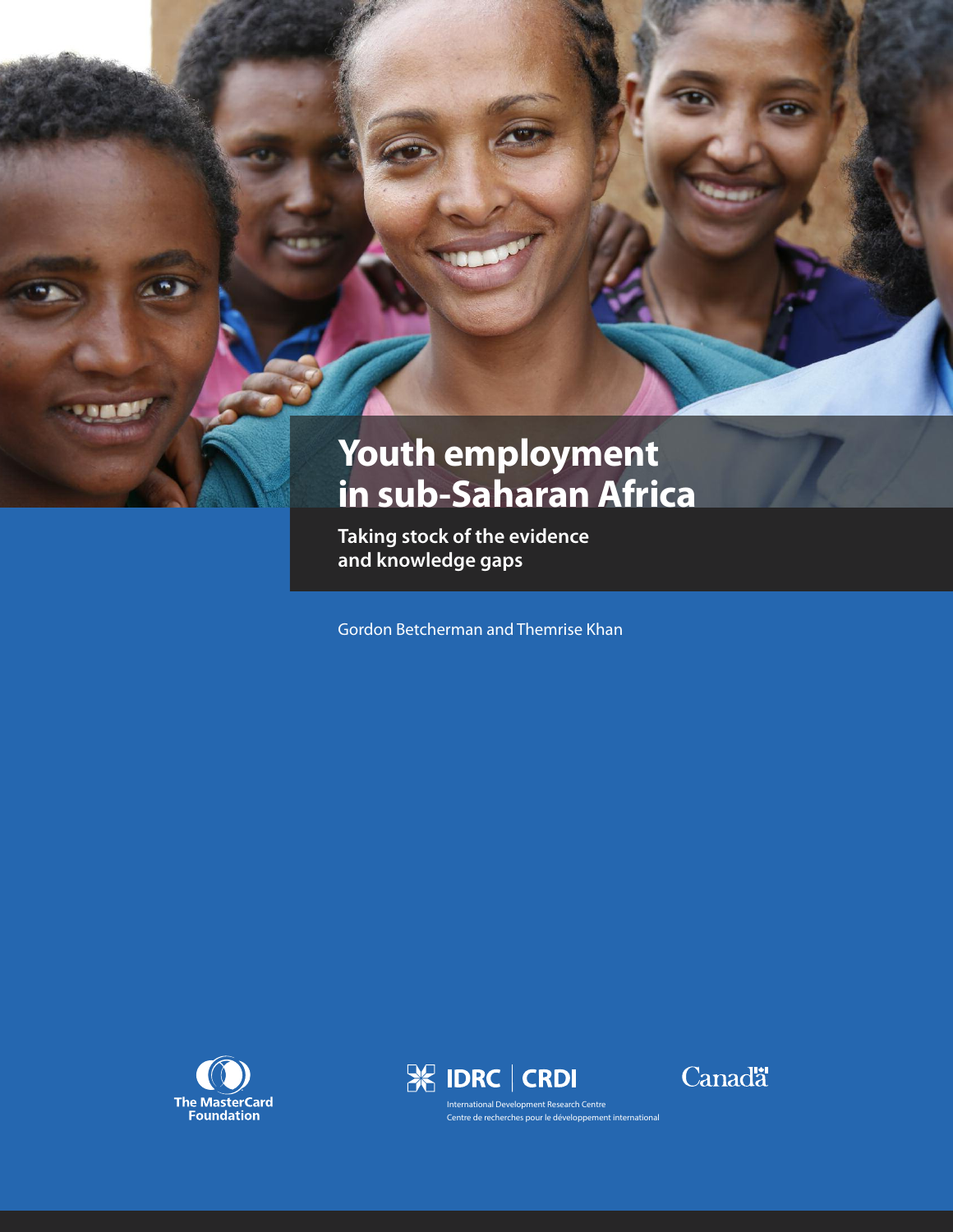### **Youth employment in sub-Saharan Africa: Taking stock of the evidence and knowledge gaps**

Gordon Betcherman and Themrise Khan

**2015**

This scoping paper is one of a series jointly commissioned by the International Development Research Centre and the MasterCard Foundation to shed light on the critical challenge of youth employment in sub-Saharan Africa. The aim is to inform new areas of research support that will build an evidence base for practical and policy-relevant solutions.

Opinions stated in this paper are those of the authors and do not necessarily reflect the views of the International Development Research Centre and the MasterCard Foundation.

#### **About the authors**

**Gordon Betcherman** is a Professor in the School of International Development and Global Studies at the University of Ottawa and Director of the School's doctoral program in international development. Dr. Betcherman's research interests are in labor economics, demography, social policy, and the economics of development. He was a co-author of the World Bank's 2013 World Development Report on Jobs. Before joining the University of Ottawa in 2009, Dr. Betcherman served at the World Bank as Sector Manager and Lead Economist in the Human Development Sector, Europe and Central Asia Region.

**Themrise Khan** is an independent research and policy analyst, specializing in migration, identity, and development. She consults on behalf of a range of bilateral and multilateral agencies, and with national and international NGOs and civil society organizations.

#### **About the International Development Research Centre**

Part of Canada's foreign affairs and development efforts, the International Development Research Centre (IDRC) invests in knowledge, innovation, and solutions to improve lives and livelihoods in the developing world. Bringing together the right partners around opportunities for impact, IDRC builds leaders for today and tomorrow and helps drive large-scale positive change. For more information on IDRC, please visit: www.idrc.ca

#### **About the MasterCard Foundation**

The MasterCard Foundation works with visionary organizations to provide greater access to education, skills training and financial services for people living in poverty, primarily in Sub-Saharan Africa. As one of the largest, private foundations, its work is guided by its mission to advance learning and promote financial inclusion to create an inclusive and equitable world. Based in Toronto, Canada, its independence was established by MasterCard Worldwide when the Foundation was created in 2006. For more information on the Foundation, please visit: www.mastercardfdn.org

#### **Contact**

International Development Research Centre PO Box 8500, Ottawa, ON Canada K1G 3H9 Tel: (+1) 613-236-6163; Email: sig@idrc.ca www.idrc.ca

COvER PHOTO: JESSICA LEA/DFID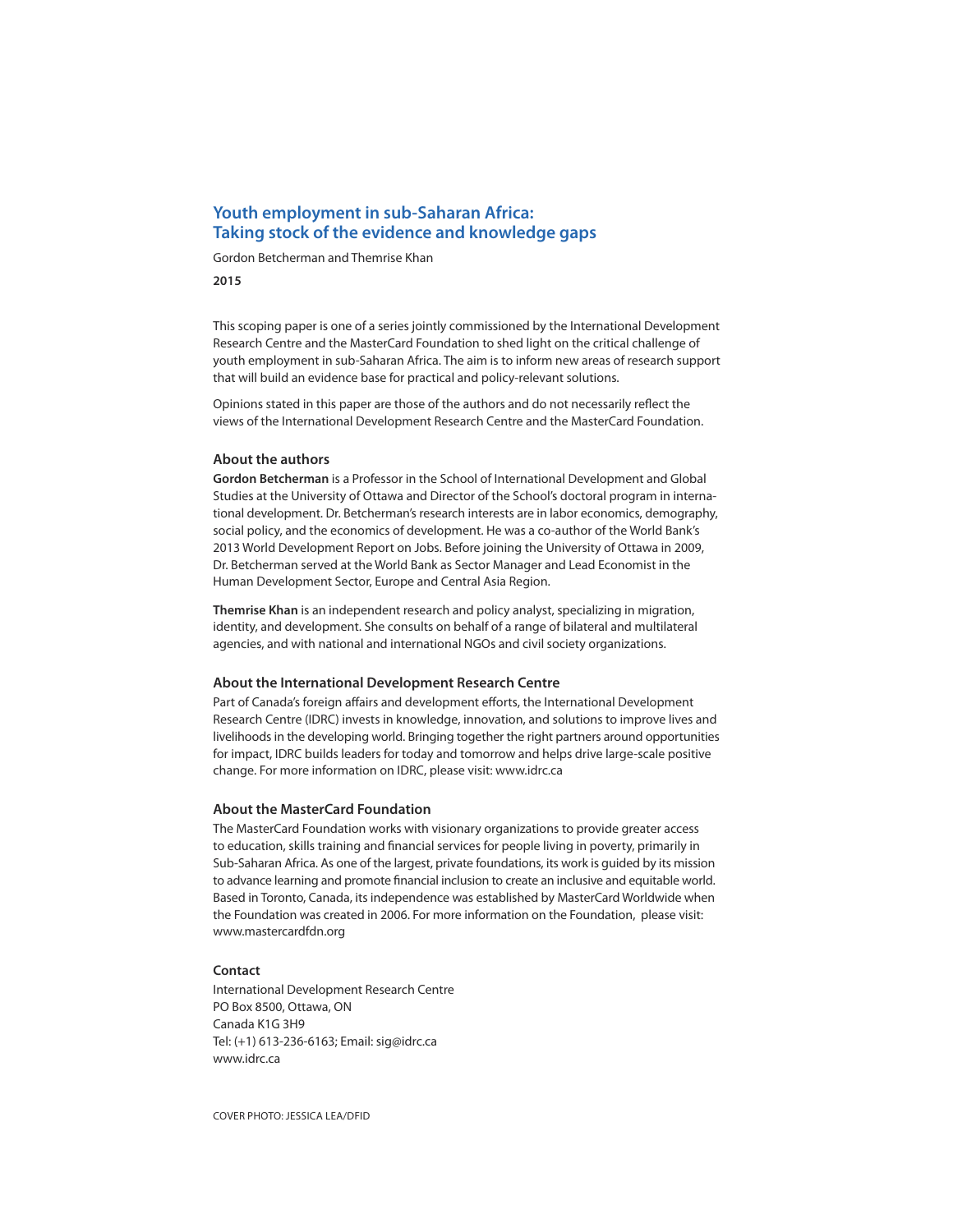# **Contents**

|    |                                                                 | $\overline{1}$ |
|----|-----------------------------------------------------------------|----------------|
|    | 1. Introduction: The many-sided challenge of youth employment   | 3              |
|    | 2. What do we know about youth employment in SSA?               | 5              |
|    | 2.1. Defining "youth employment"                                | 5              |
|    |                                                                 | 6              |
|    | 2.3. Profile of youth employment in SSA                         | $\overline{7}$ |
|    |                                                                 | 10             |
|    | 2.5. The role of economic structure                             | 12             |
|    | 2.6. Obstacles to youth employment                              | 12             |
| 3. |                                                                 |                |
|    | 3.1. Overview and categorization of interventions  15           |                |
|    |                                                                 |                |
|    |                                                                 |                |
|    |                                                                 |                |
|    |                                                                 |                |
|    | Self-employment/entrepreneurship                                | 21             |
|    |                                                                 |                |
|    | 4. Knowledge gaps and areas for further research  25            |                |
|    | Annex 1. Defining an appropriate age range for youth in SSA  27 |                |
|    |                                                                 |                |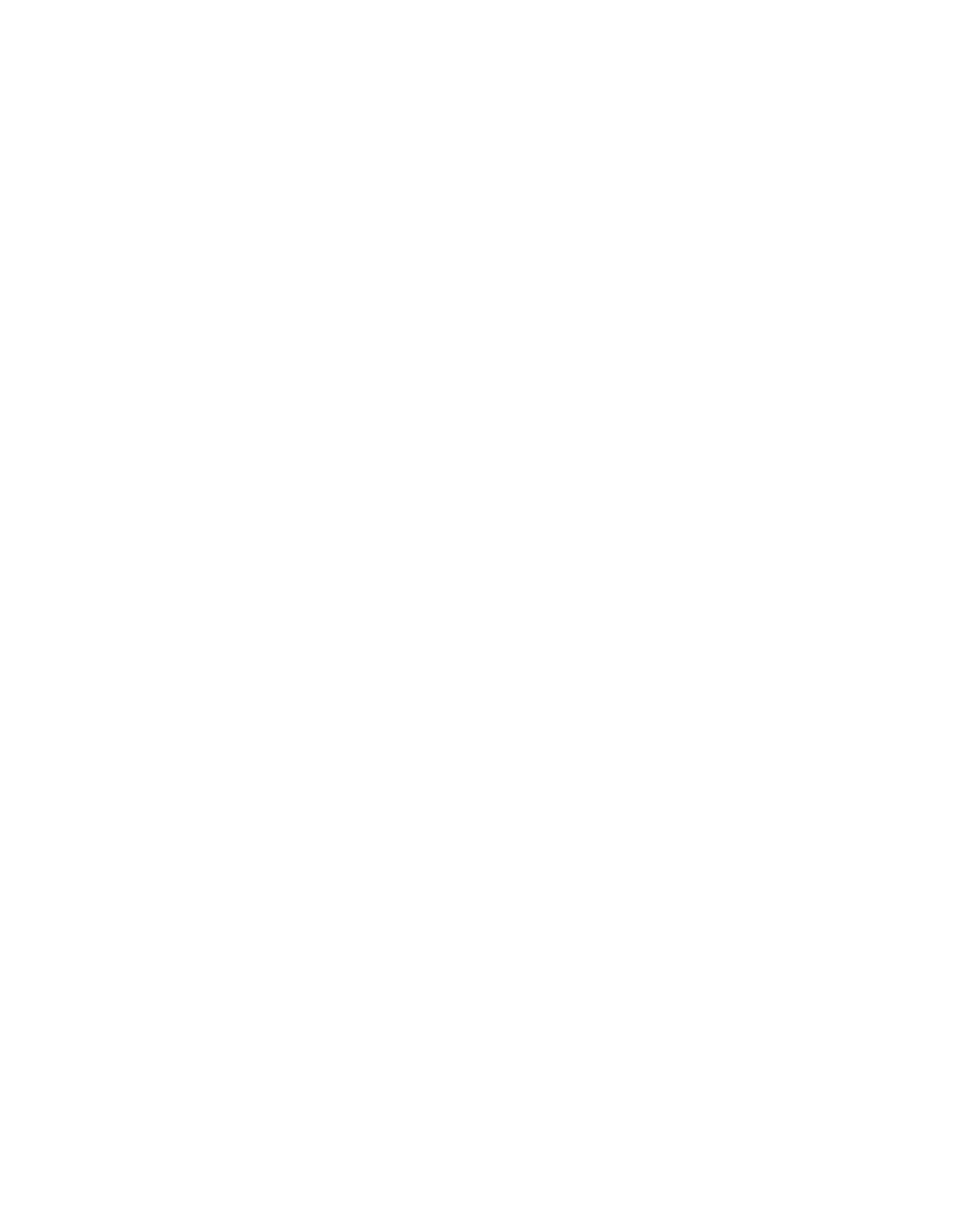## **Executive Summary**

Youth employment is a pressing challenge throughout sub-Saharan Africa (SSA) today. With a median age of only 24 projected by 2050, the UN estimates that Africa's 15-24 year-old age group will swell by about six million each year for the next decade. Most young people in the region work in low-income and low-productivity jobs. Improving these outcomes is critical, given the region's large youth bulge and the potential development spillovers that go along with a productive and engaged youth cohort.

The purpose of this paper is to take stock of what we know about youth employment in sub-Saharan Africa and to identify research that could address policy-relevant knowledge gaps. It is based on a review of the available grey and academic literature, from both international and regional sources.

## **The African context**

Standard measures, beginning with definitions of youth, fall short in illustrating the scope, magnitude, and nature of the youth employment challenge in the unique context of sub-Saharan Africa. The conventional age range for"youth" (15-24 years) captures the transition into employment for most young Africans. However, for some, the challenges of transition extend into the late 20s or even beyond.

Traditional conceptions of"employment" covering wage and salary work, particularly in the formal sector, capture only a small percentage of young African workers. The majority work in agriculture or in self-employment or micro/household enterprises. Only in the region's middle-income countries is a modern wage sector significant. For this reason and the lack of a formal safety net, standard labour market indicators tell us relatively little about the state of youth employment in most of the region. Most young workers, who have relatively little education, experience underemployment (subsistence wages, no benefits or protection, low productivity, etc.) rather than open unemployment. It is only among the better-educated minority that unemployment is prevalent.

The jobs structure and challenges for youth vary across SSA. In low-income, agrarian economies, employment in low-productivity, subsistence agriculture dominates and the immediate

priority is to raise farming productivity. The other large category is resource-rich economies; here, the challenge is to see wealth from resources translate into jobs in the secondary and tertiary sectors. As country income levels rise, open unemployment becomes more of an issue for youth because of weak labour demand, especially for skilled workers. And in the region's conflict-affected countries, jobs challenges are pervasive and difficult.

The majority of young people work in low-productivity jobs, most often in agriculture or in self-employment or household enterprises, with low earnings and little security.

These observations suggest some basic principles to guide policy.

- As noted above, conventional labour market measures, like unemployment, are often not the best indicators on which to base targeted interventions.
- Low levels of educational achievement and skills gaps limit the employment prospects for many young people. So, in addition to job experience, various types of skills development programs, from second-chance education to technical training, are important.
- The main employment obstacles for young people often lie outside the usual scope of labour market programming. Where the majority of youth work in farming, meaningful improvements in their livelihoods will require a focus on productivity and innovation in agriculture. Where large numbers are self-employed or in household enterprises, access to credit and a friendly business environment may be decisive factors.
- Context matters: the nature of employment challenges differs across the region, which means that policy priorities must vary as well.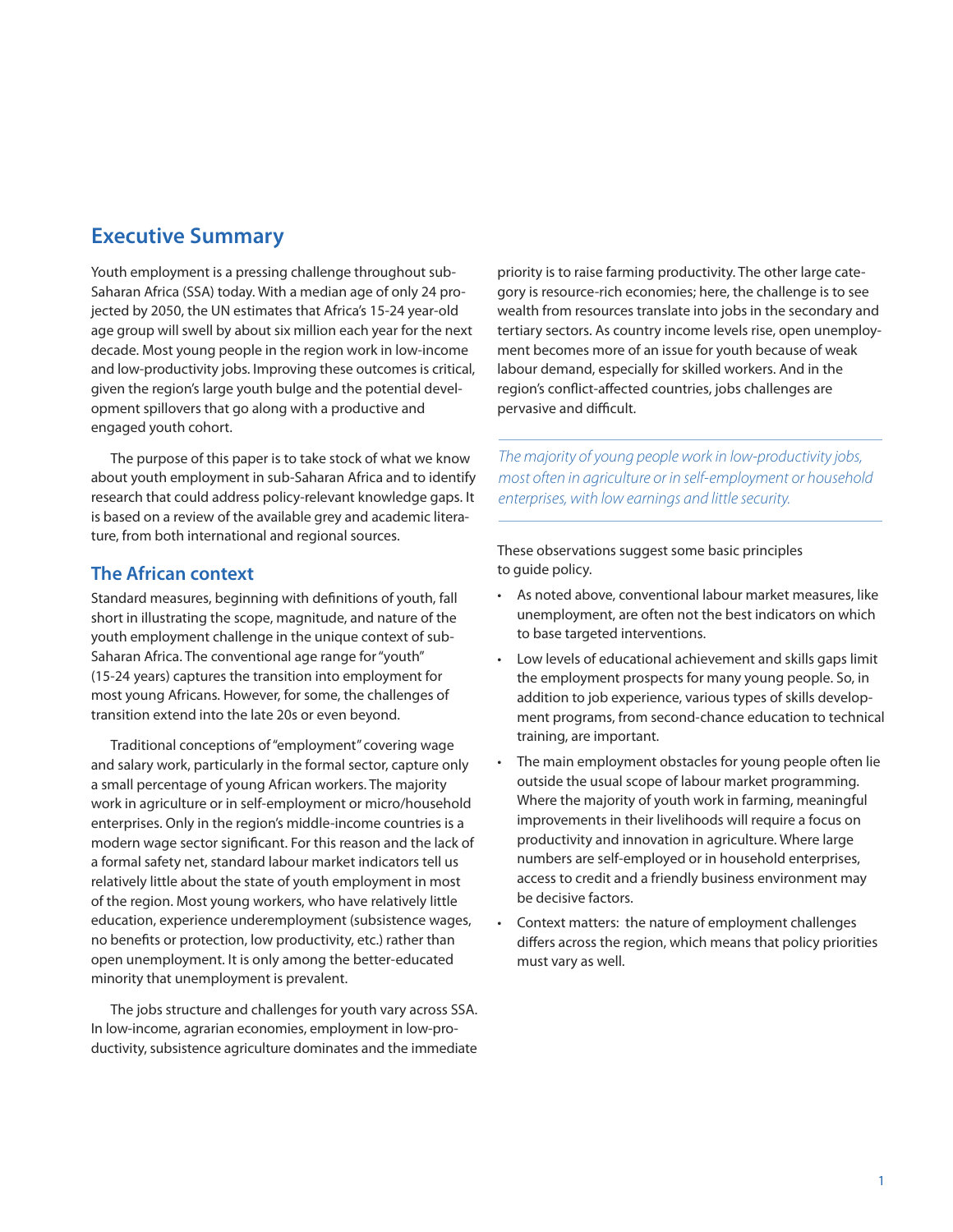## **Current interventions**

This paper summarizes what is known about existing interventions to expand employment and livelihood opportunities for young people in sub-Saharan Africa. While there are significant knowledge gaps, especially in terms of program evaluation, some observations can be made from the literature:

Job creation initiatives for youth have not played a big role in the region. While public works have been widely used, they have typically been designed as a safety net for poor or vulnerable households rather than as an intervention to increase youth employment. Wage subsidies have not been common, outside of South Africa. However, by reducing labour costs, they may offer some promise since they can partially mitigate the risks employers face in hiring youth.

Skills development programs are the most common type of intervention to support youth employment in the region. The quality of these programs is often a concern, though rigorous evaluations are scarce. International evidence highlights the importance of the private sector working with government on determining skill needs and how they can best be met. Given the low level of education attained by many young people, remedial education and second-chance programs are also important.

Employment services play a limited role in African countries. While young job seekers are certainly constrained by information gaps and a lack of effective matching between labour supply and demand, employment services tend to be more useful to skilled young people seeking work in the formal wage sector. ICTs and globalization may present new ways of addressing the need for better information and intermediation in labour markets.

There is very little evidence on the effectiveness of entrepreneurship support programs to help young Africans start their own businesses or improve their livelihoods in micro-enterprises. However, this is a promising area for policy intervention since so many young people have little choice but to create their own job. The obstacles they face, notably access to credit and know-how, are well understood and, in principle, can be addressed through financial and technical assistance.

Agricultural productivity and income interventions will be important for the region's youth for the foreseeable future, even though they have not normally been considered as youth employment strategies. There is very little evidence on how these interventions can improve livelihoods for youth in the sector. However, research indicates that land reform, skills development, access to credit, and better infrastructure would all contribute to this goal.

## **Knowledge gaps and research needs**

What research would be important to fill knowledge gaps and inform policies and interventions to improve employment and livelihood opportunities for young people in sub-Saharan Africa? This paper highlights priority areas for further research.

- 1. Data on youth employment. More informative analysis will require better data from countries throughout the region. This includes more regular and representative data from households and enterprises of all sizes, as well as panel data, which allows researchers to track changes over time.
- 2. School-to-work transition and youth employment dynamics. This would include analysis of movements between school and work, across labour market states, and between jobs. A more robust analysis would also require panel data.
- 3. Employment for particular groups. How do gender, disability, ethnicity, and other social and cultural markers affect employability, employment experiences, barriers, and effective interventions for specific groups?
- 4. Structural change in employment. The structure of SSA economies — the sectors that provide employment and the prospects for labour mobility — has been relatively static. What has hindered the process of structural change in the region and what is the potential for accelerated change to create better future employment opportunities for the region's youth?
- 5. Program evaluations. Interventions to support youth employment are hampered by a lack of evidence on their effectiveness. Building an extensive body of program evaluation findings will be essential to better inform programming.
- 6. Role of the private sector and other non-governmental actors. What are the contributions and effectiveness of new initiatives sponsored by private-sector enterprises, foundations, and NGOs around economic opportunities for SSA's youth?
- 7. Innovative programming. This paper concludes by suggesting a number of areas where knowledge generated by research could inform the design of more innovative and effective programming to address youth employment.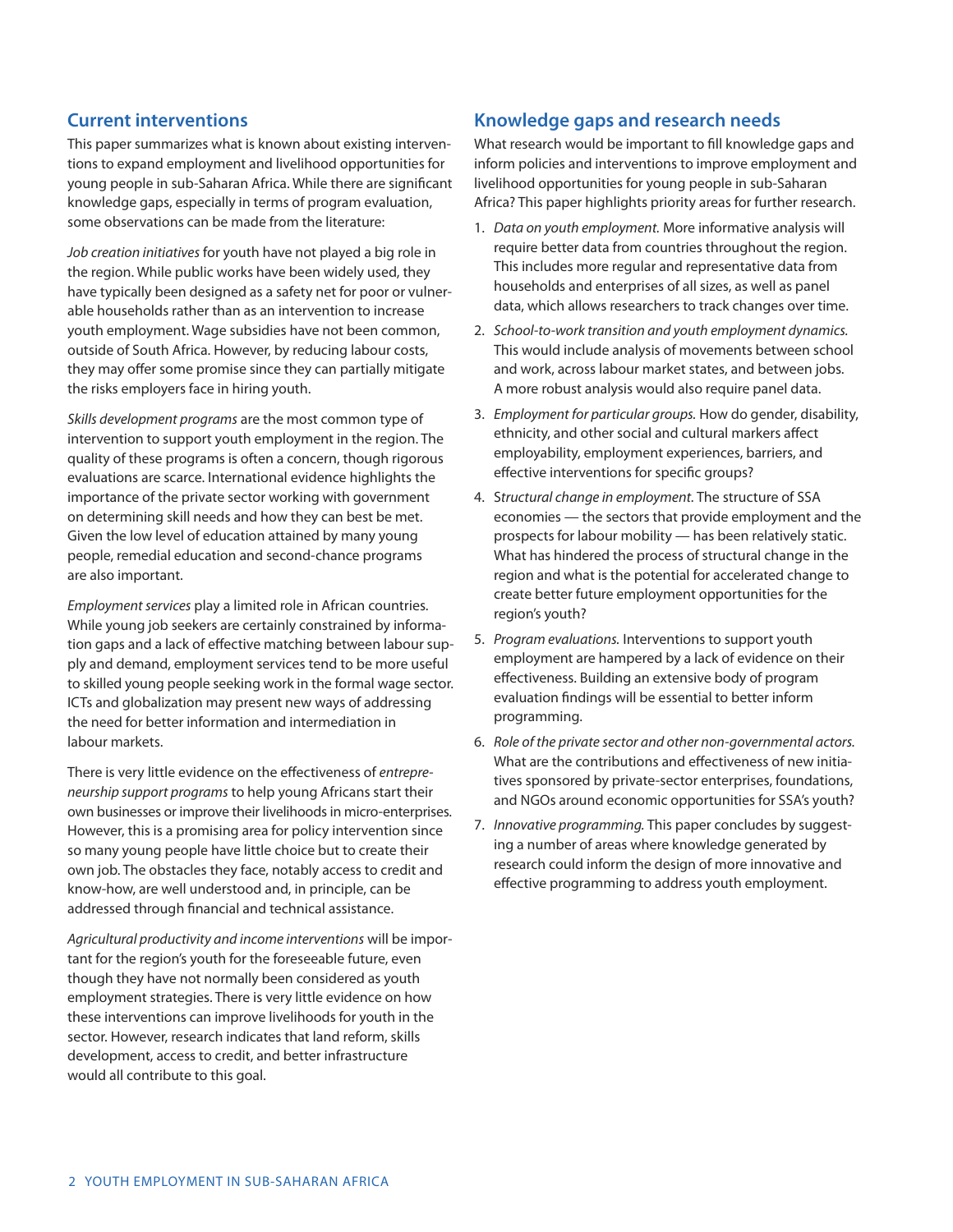# INTRODUCTION **The many-sided challenge of youth employment 1in The many-sided chall**<br> **1in sub-Saharan Africa**

The employment picture is a challenging one for youth in sub-Saharan Africa. The majority of young people work in lowproductivity jobs, most often in agriculture or in self-employment or household enterprises, with low earnings and little security. The region's educated youth may have better jobs when they do get employment but open unemployment for this group is a significant concern.

The question of youth employment on the continent is crucial for several reasons. First, the social return on jobs for youth is especially relevant to the region's future living standards, productivity, and social cohesion. Policymakers are aware of this — and of the costs of young people not working or without good jobs — so youth employment is a priority issue virtually everywhere. Demography is the second reason why the stakes are high. SSA is the youngest region in the world, with a large youth bulge that will continue to expand in the future. The median age is 18 now, and will only climb to 24 by 2050. The UN estimates that the size of the 15-24 year-old age group will increase by about six million annually over the next decade. This youthful profile offers the potential for a "demographic dividend", such as the one that benefited East Asia in the late twentieth century, but this is not the most likely scenario if various constraints in SSA's current situation are projected into the future.

The jobs challenges for youth vary across the region, which we can categorize roughly as follows:

- In low-income, agrarian economies, the immediate priority is to raise farming productivity while establishing the foundations for better off-farm opportunities in the future.
- The other numerically large country category is resourcerich economies, where the wealth from resources needs to translate into many more new opportunities in industry or services.
- In the region's middle-income countries, the priority is to increase labour demand, especially for skilled workers, in modern wage sectors.
- Jobs challenges are pervasive and difficult in the region's conflict-affected countries.

A wide range of interventions are needed to address these formidable and diverse challenges. In some cases, appropriate policy responses involve active labour market programs that upgrade the skills of young people and improve their access to jobs. However, many young Africans seeking better jobs and livelihoods are constrained by a lack of access to credit, land, or productivity-enhancing infrastructure, or by political or social instability, which deter investment and entrepreneurship. In these cases, policymakers need to consider interventions that fall outside the conventional limits of employment programming.



Evidence-based research can play an important role in identifying the barriers young people face in finding employment and assessing the likely effectiveness of potential policy actions. In the next two sections, we review the existing evidence on youth employment in SSA and interventions to support better jobs for young people. In the final section, we identify a number of important knowledge gaps where research could inform effective actions to improve economic opportunities for the region's youth.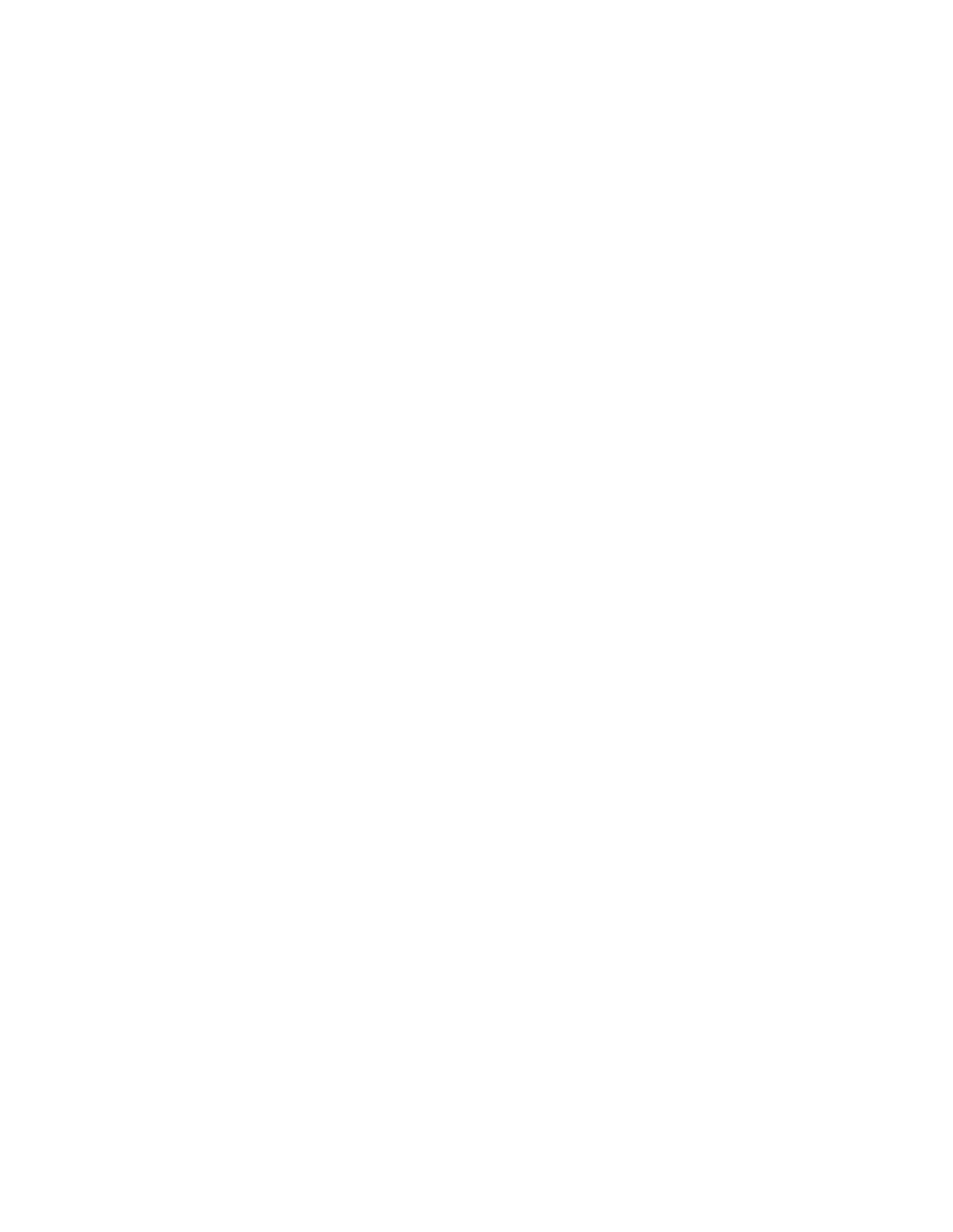**2 What do we know about youth employment in SSA?**

There is a growing body of empirical research on youth employment in sub-Saharan Africa. This analysis has benefited from new research efforts that have somewhat alleviated the data situation, though it is still not as strong as in other developing regions. Important gaps remain, for example, in covering agriculture and the non-agricultural informal sector, disaggregating employment outcomes by key variables such as gender, and getting reliable estimates over time. The evidence base is uneven as well: it is strong in some parts of the region, most notably South Africa, but very limited in other parts, such as the Francophone countries of West Africa. Nonetheless, a fairly consistent picture emerges from the literature about the broad lines of youth employment in SSA today. This picture is summarized in this section. The region is now going through significant economic changes, which are giving rise to different views on how SSA's employment profile may be transformed in the future.

## **2.1. Defining"youth employment"**

We adopt a broad definition of "employment" in this paper. $^{\rm 1}$ Historically, employment has often been equated with wage and salary jobs, usually in the formal sector. This is due in part to developed-country norms and the limitations of available data. However, most people in SSA do not work in an office, a mine, or a factory with an employer, a contract, and a paycheque. The majority work on farms, in very small family enterprises, or in some form of self-employment. So a meaningful conception of employment in the region needs to encompass these different types of jobs, the vast majority of which are in the informal sector. Indeed, broad definitions are becoming more common in the SSA literature. 2

The definition of "youth" is also not straightforward. The underlying concept is clear: the transition period between childhood and (complete) adulthood. This transition applies to many dimensions of life including, for most, family formation and establishing an independent residence, exercising citizenship rights and duties, and leaving school for work. International norms typically define "youth" as the 15-24 year-old age group (e.g., United Nations, 2004).<sup>3</sup> And this definition is the most prevalent one used in major research studies on youth employment in SSA (e.g., Filmer and Fox, 2014; AfDB et al., 2014).

However, there are other views on who belongs in the youth cohort. Some international organizations and many governments in the region have extended the upper boundary beyond 24 years of age. The African Youth Charter defines youth as between 15-35 years (UNECA, 2011). <sup>4</sup> According to the United Nations Economic Commission for Africa (UNECA), "[t]his age definition also constitutes an acceptable compromise among African countries, most of which have defined young people as individuals aged between 29 and 40 in their national youth policies"(UNECA, 2011: 69). Indeed, a number of countries, including Nigeria, South Africa, and Rwanda, set the upper boundary for youth at 35 years (Makgetla, 2014). This view of a youth cohort that extends beyond 24 has also been adopted by the International Labour Organization (ILO) in its recent work on youth transitions into employment which covers 15-29 year-olds (ILO, 2013). However, the ILO has continued to use the conventional 15-24 year definition in its standard analysis of youth employment indicators.

<sup>1</sup> The question of"what is a job", and the rationale for a broad definition, was discussed in some depth in the World Bank's 2013 World Development Report on Jobs (World Bank, 2012: 63-66).

<sup>2</sup> Prominent examples are the major data-intensive studies on youth employment in the region carried out by the World Bank (Filmer and Fox, 2014) and the multiagency research collaboration reported in the 2012 African Economic Outlook (AfDB et al., 2012).

<sup>3</sup> Sometimes, the lower bound of the "youth" category has been set at age 12 (e.g., World Bank, 2006) or even 10 (UNFPA, 2014). However, when it comes to employment, it is rare to see the starting point for youth below age 15 because of child labour laws and conventions.

<sup>4</sup> The Economic Commission for Africa (UNECA, 2011: 69) explains this definition as follows:"This definition views young people within the African context and is based on Africa's development realities. While the age bracket set in the Charter continues to prompt vigorous discussion, it is a position that was agreed upon by African young people, experts and ministers, endorsed by heads of State and agreed as a reflection of the challenges faced by African youth in effectively integrating into society, finishing school, getting married and gaining financial independence."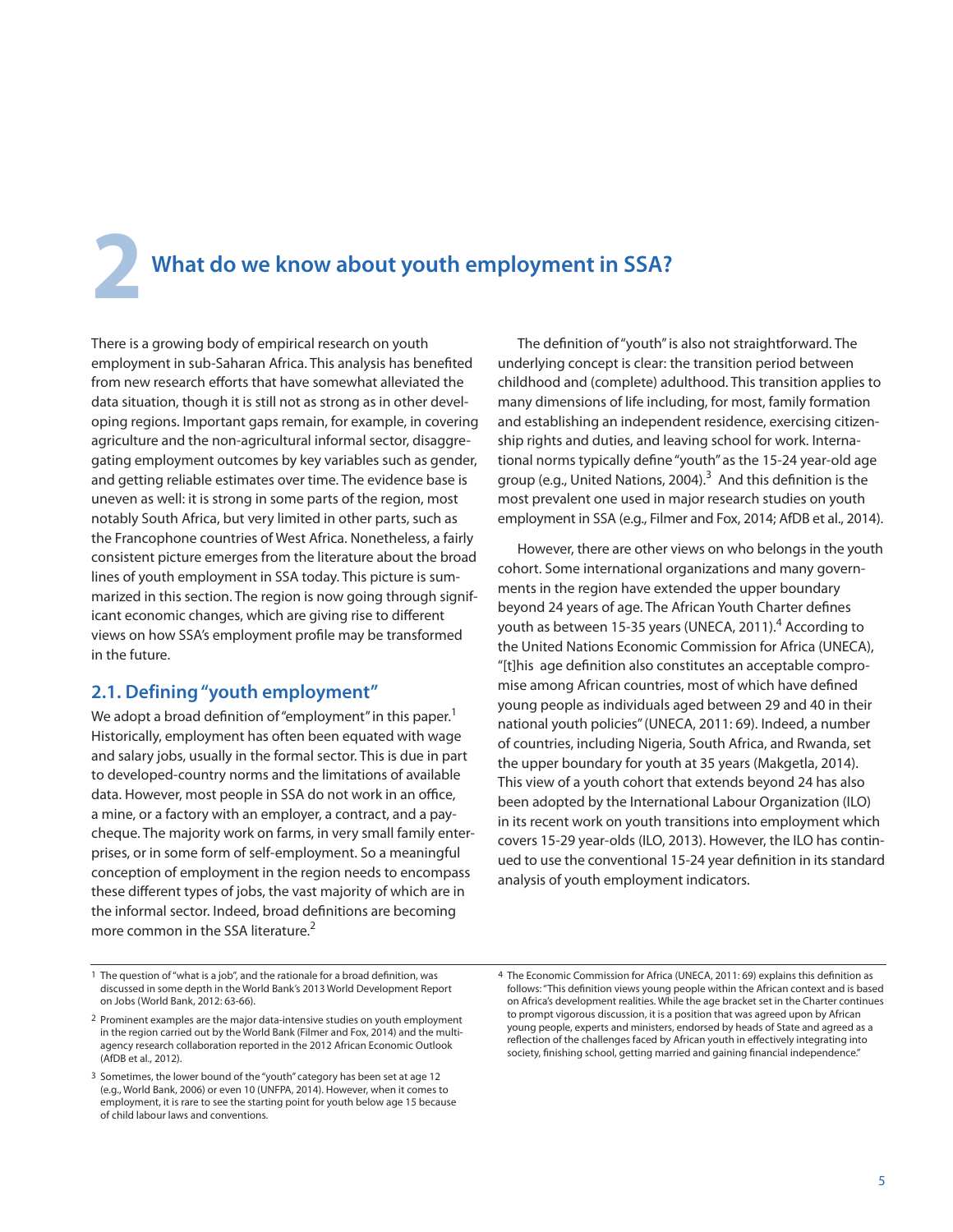## While 15-24 is the most common definition of youth, there is some evidence a longer horizon may be justified in SSA.

So how should youth be defined for the purposes of understanding and addressing youth employment in SSA? There are clearly trade-offs involved in where the upper boundary is set. Extending it to 29 or even 34 makes sense from the perspective that full transition into adulthood can be a protracted process. Getting a stable job can take a long time and, not unrelated to this, more young people are waiting longer to form families. And, as we have seen, an extended definition also corresponds to how many national governments and donors define youth for planning and policy purposes. But a higher upper boundary risks losing sight of the issues specific to youth, as distinct from the adult population at large. This is especially relevant in sub-Saharan Africa with a very young age profile. Extending the definition can result in"youth" accounting for a large share of the working-age population (WAP). If the upper boundary is 29, the youth category represents slightly more than half of the region's WAP, and if it is extended to 34, the share rises to almost two-thirds (Figure 1). At this point, the youth labour force starts to approximate the total labour force and youth employment issues might be better thought of simply as employment issues.

#### **Figure 1. Cumulative distribution of working-age population, by age group, sub-Saharan Africa, 2010**



Source: Based on data from the United Nations World Population Prospects: The 2012 Revision

Defining"youth"is complicated. Settling on a definition can be a judgement call, and in many ways it is context-specific. But it also can be informed by empirical evidence. For example, how do education and employment patterns evolve with age, and at what point do they stabilize and start to look similar to adult patterns? This, of course, is the most direct issue within the context of this paper on youth employment. But the transition from childhood to adulthood is multi-dimensional, so other things could be informative as well, such as when families are formed and when young people start to participate as citizens. In Annex 1, we present just a few pieces of evidence that address these questions.

While much of the empirical evidence we have reviewed suggests that the conventional definition (15-24 years) is broadly appropriate in the context of sub-Saharan Africa, other evidence suggests an extension to the late 20s may be justified in some contexts.

## **2.2. Demographic trends**

SSA is the youngest region in the world, with a large youth bulge that will continue into the future. The median age is 18 now — seven years younger than South Asia's, the second youngest region — and will climb only to 24 by 2050.<sup>5</sup> The region's youth cohort is large, and growing quickly. Between 2000 and 2015, the 15-24 age group grew by 2.6 percent each year on average. According to UN estimates there are 187 million in this age group as of 2015, and this number is projected to increase at an annual rate of 2.5-2.7 percent, reaching 244 million in 2025, and 304 million in 2035.

This youthful profile offers the potential for a demographic dividend, such as was widely recognized as an important contributing factor to East Asia's rapid economic growth over the last third of the twentieth century (e.g., Bloom and Williamson, 1998). Certainly, there are many factors that determine whether a youth bulge can accelerate economic development, including whether the conditions for growth and labour demand are present in the industrial and service sectors. But a necessary condition for securing the dividend is to reduce the dependency ratio — the ratio of young and old to the working-age population — which in turn requires significant declines in the fertility rate. It is unlikely, though, that this will occur in SSA. The fertility rate, now around 5 births per woman, is only projected to decline to the 3.5-4 range by the 2030s. As a result, the dependency ratio will decrease slowly, from the current 85 to 78 in 2025 and 71 in 2035. <sup>6</sup> In contrast, East Asia's dependency ratio fell from 76 in 1965 to 48 in 2000, driven by a dramatic fertility rate decline from over 5 to 1.5 in this period.

<sup>5</sup> Unless otherwise noted, all demographic figures come from the United Nations World Population Prospects: The 2012 Revision. Projections cited are based on the medium-fertility scenario.

<sup>6</sup> It should be noted that demographic trends do differ within SSA, with Southern Africa much more advanced in the fertility transition that the Eastern, Middle, and Western African sub-regions.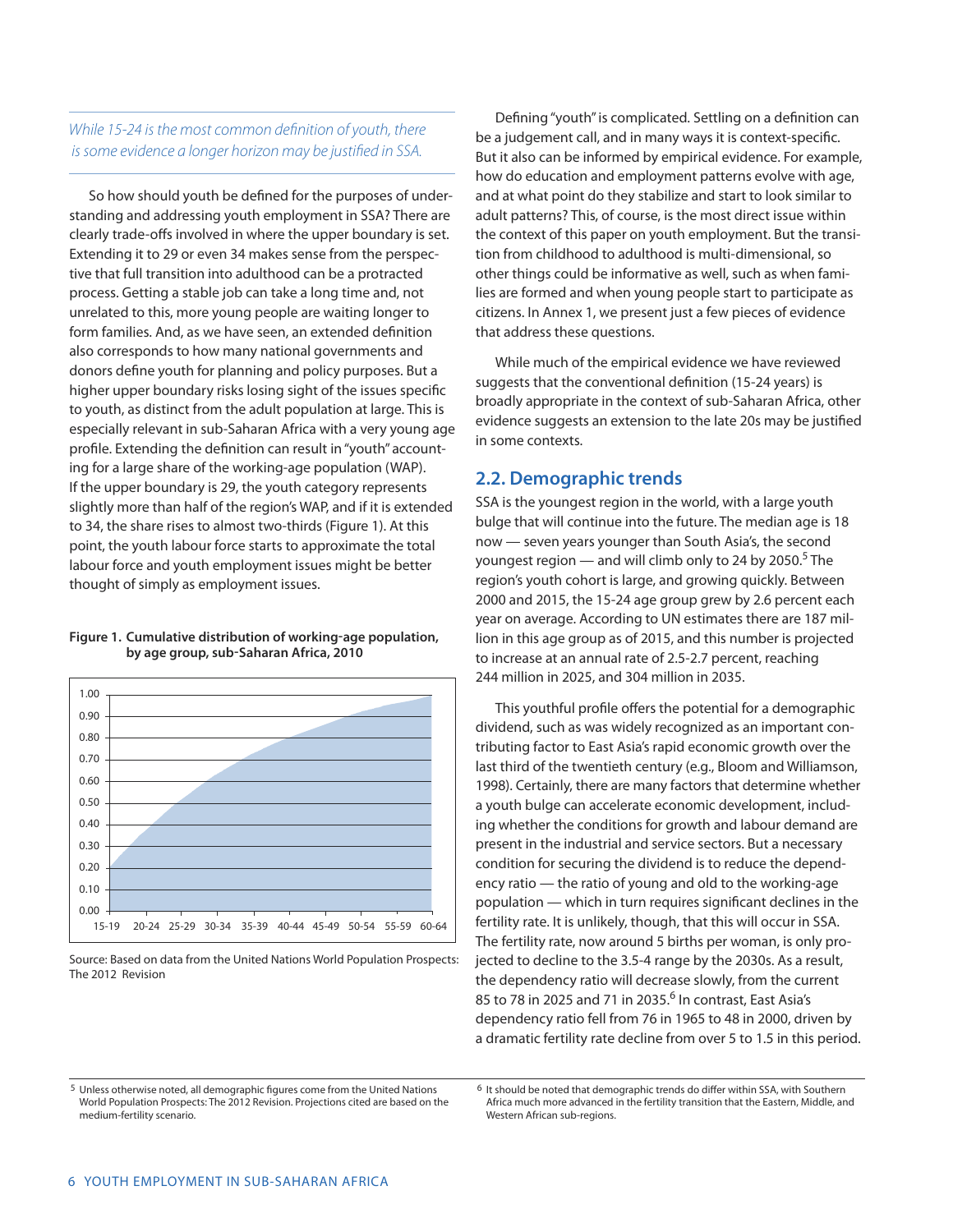## **2.3. Profile of youth employment in SSA**

We have already noted the data limitations in the region. Administrative data are largely non-existent. Enterprise surveys are generally oriented towards larger firms in the formal sector. So quantitative research relies almost exclusively on data from household surveys, such as labour force surveys and living standards measurement surveys. But even here, the situation is far from ideal. According to Szirmai et al. (2013), regularly repeated labour market surveys are carried out only in Tanzania, Mauritius, and South Africa. In other countries, these surveys are irregular and in some cases, they are not national in coverage. Where survey data exist, they are often quite dated and difficult to compare across countries or over time. Many small surveys carried out have yielded useful analysis, but their representativeness is not always clear (Szirmai et al., 2013). Much of the recent empirical analysis has been based on efforts by international organizations to harmonize existing household surveys (e.g., World Bank), use non-traditional survey sources (e.g., African Economic Outlook, using the Gallup World Polls)<sup>7</sup>, or generate new surveys (e.g., the ILO-MasterCard Foundation School-to-Work Transition Surveys). We rely heavily on these data sources in this paper.

According to conventional indicators, the youth employment picture in sub-Saharan Africa actually compares reasonably well with other regions (Table 1a). The youth unemployment rate is below rates elsewhere except South Asia and East Asia and the ratio between the youth and adult unemployment rates is the lowest among all regions.

Using standard measures, youth unemployment in SSA is lower than in most other developing regions. But these conventional indicators may be a poor fit in low-income settings.

A higher proportion of young people in SSA participates in the labour force and is employed than in any other region. Note, for example, the very large differences in youth employment rates between sub-Saharan Africa and other developingcountry regions such as the Middle East, North Africa, and South Asia. Gender differences are also smaller in SSA than in most other regions. Young men in SSA have lower unemployment rates and higher employment and participation rates than young women but the gaps are much smaller than in all regions except developed countries and East Asia (Table 1b).

|                                     | Unemployment<br>rate | Youth-to-adult<br>unemployment<br>rate | Labour force<br>participation<br>rate | Employment<br>rate |
|-------------------------------------|----------------------|----------------------------------------|---------------------------------------|--------------------|
| Sub-Saharan Africa                  | 11.7                 | 2.0                                    | 53.6                                  | 47.3               |
| Developed economies                 | 17.9                 | 2.3<br>47.5                            |                                       | 39.0               |
| Central and Southeastern Europe/CIS | 18.0                 | 2.6                                    | 42.0                                  | 34.5               |
| East Asia                           | 9.8                  | 2.7                                    | 59.3                                  | 53.5               |
| Southeast Asia and Pacific          | 13.3                 | 5.3                                    | 52.2                                  | 45.2               |
| South Asia                          | 9.4                  | 3.9                                    | 40.9                                  | 37.0               |
| Latin America and the Caribbean     | 13.2                 | 2.7                                    | 52.4                                  | 45.5               |
| <b>Middle East</b>                  | 29.1                 | 3.8                                    | 30.2                                  | 21.4               |
| North Africa                        | 23.9                 | 3.3                                    | 33.3                                  | 25.4               |

#### **Table 1a. Summary indicators, youth employment (15-24 years), by region, 2013p**

 $p = projection$ 

Source: (ILO 2013)

regions. The samples are nationally representative for the population aged 15 and over, but for the youth population (15-24), results are only indicative at the national level and are representative at the country-group level.

<sup>7</sup> The Gallup World Polls may be an unusual source of data for labour market analysis, but it is a useful addition, given the general data limitations in the region. Results using this source that are cited in this paper include data from 39 SSA countries and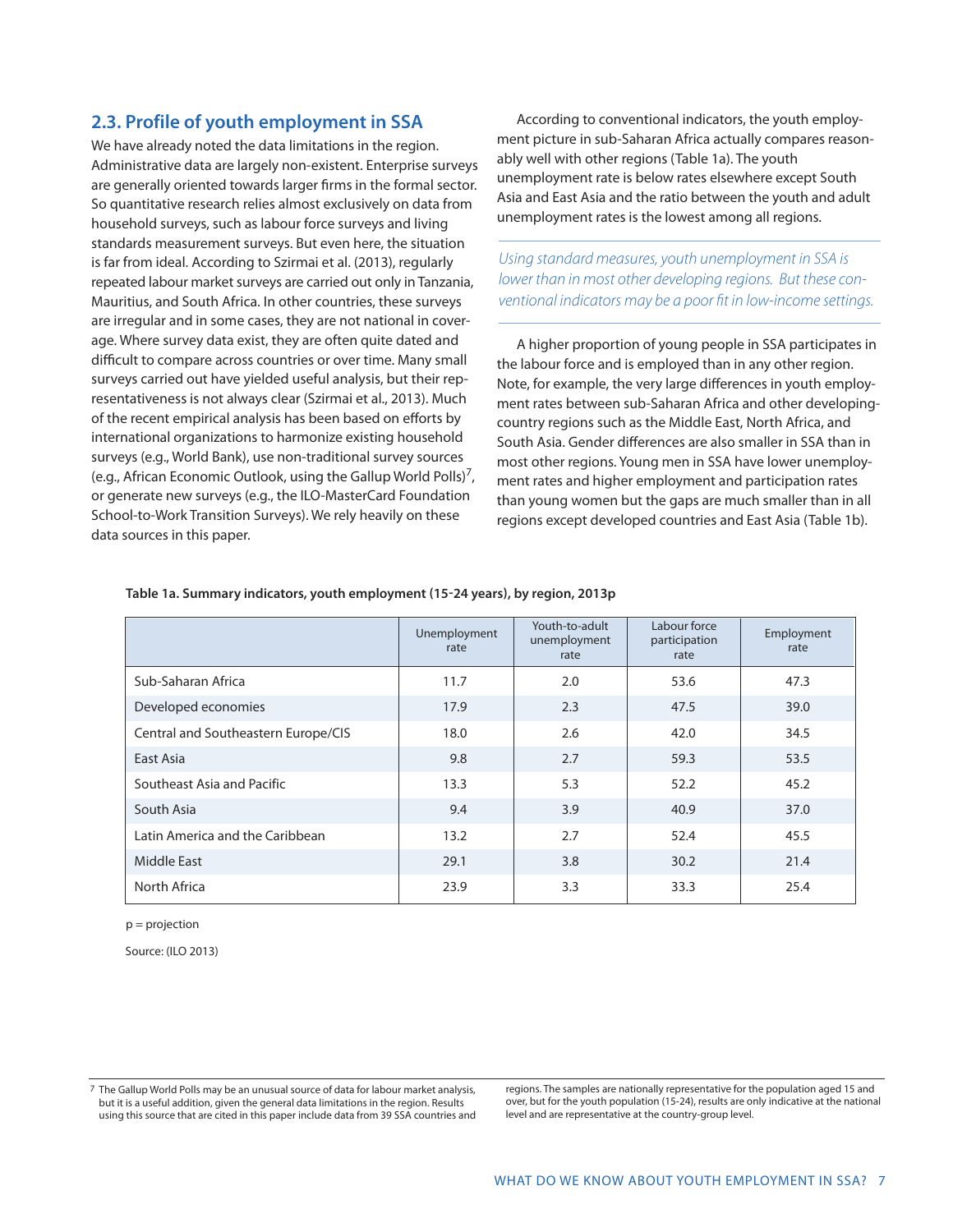|                                     | Unemployment<br>rate |      | Youth-to-adult<br>unemployment<br>rate |     | Labour force<br>participation<br>rate |      | Employment<br>rate |      |
|-------------------------------------|----------------------|------|----------------------------------------|-----|---------------------------------------|------|--------------------|------|
|                                     | M                    | F    | M                                      | F   | M                                     | F    | M                  | F    |
| Sub-Saharan Africa                  | 11.0                 | 12.5 | 2.1                                    | 1.9 | 56.0                                  | 51.3 | 49.8               | 44.9 |
| Developed economies                 | 18.9                 | 16.8 | 2.4                                    | 2.2 | 49.4                                  | 45.4 | 40.1               | 37.8 |
| Central and Southeastern Europe/CIS | 17.6                 | 18.6 | 2.5                                    | 2.8 | 49.8                                  | 34.0 | 41.0               | 27.7 |
| East Asia                           | 11.5                 | 7.9  | 2.8                                    | 2.7 | 58.3                                  | 60.4 | 51.6               | 55.6 |
| Southeast Asia and Pacific          | 12.7                 | 14.2 | 5.5                                    | 5.1 | 59.1                                  | 45.0 | 51.6               | 38.7 |
| South Asia                          | 9.2                  | 10.2 | 4.3                                    | 3.2 | 57.1                                  | 23.3 | 51.9               | 20.9 |
| Latin America and the Caribbean     | 11.1                 | 16.3 | 2.7                                    | 2.8 | 61.9                                  | 42.8 | 55.1               | 35.8 |
| Middle East                         | 25.2                 | 43.5 | 4.0                                    | 3.2 | 46.3                                  | 13.2 | 34.6               | 7.5  |
| North Africa                        | 18.6                 | 36.7 | 3.3                                    | 3.1 | 46.5                                  | 19.7 | 37.9               | 12.5 |

**Table 1b: Summary indicators, youth employment (15-24 years), by gender and region, 2013p**

Source: ILO (2013)

However, these conventional indicators do not describe labour market outcomes very well in low- income settings. The statistics shown in Table 1 underestimate the employment difficulties young Africans face. One reason stems from how participation, employment, and unemployment are defined in labour force surveys. Because household incomes are low and because unemployment insurance and safety nets are nonexistent or very limited at best, few Africans can afford not to participate in the labour force at all, or to remain completely unemployed if they do want to work. Moreover, employment rates do not capture employment quality and underemployment.

Open unemployment may be low, but so too are productivity and earnings, and there are few social protections for African youth.

A more nuanced analysis leads to a far less favourable picture of youth employment in SSA. For the vast majority of young people, open unemployment may be low but, with productivity low, earnings are poor and precarious, (compensated) hours are limited, and benefits and access to any meaningful formal social protection are essentially non-existent. For a very

small minority, typically the better-educated (secondary completion or higher, often coming from relatively high-income households), job quality may be considerably better but open unemployment is very high. In short, there are too many bad jobs for the former group and too few good ones for the latter.

The nature of the labour market, the employment structure, and employment challenges differ across the region. In many respects, the differences reflect those for the workforce as a whole. In low-income countries, about two-thirds of the labour force is in agriculture, with most of the remainder in household enterprises (Figure 2). Only about 10 percent of workers are in wage employment. As country income increases, the composition of employment shifts out of agriculture and into household enterprises.<sup>8</sup> In the upper-middle-income countries, essentially in southern Africa, the difference is significant, with agriculture only a very minor employer and most employment in the wage sector. Note from Figure 2, however, that the upper-middle-income category accounts for only a small share of the region's labour force, with the large majority in lowincome or resource-rich countries (which share similar employment structures).

<sup>8</sup> Household enterprises are informal businesses outside agriculture that are "own-account"or self-employment operations, which may have family members contributing. For a detailed analysis of household enterprises in SSA, see Fox and Sohnesen (2012).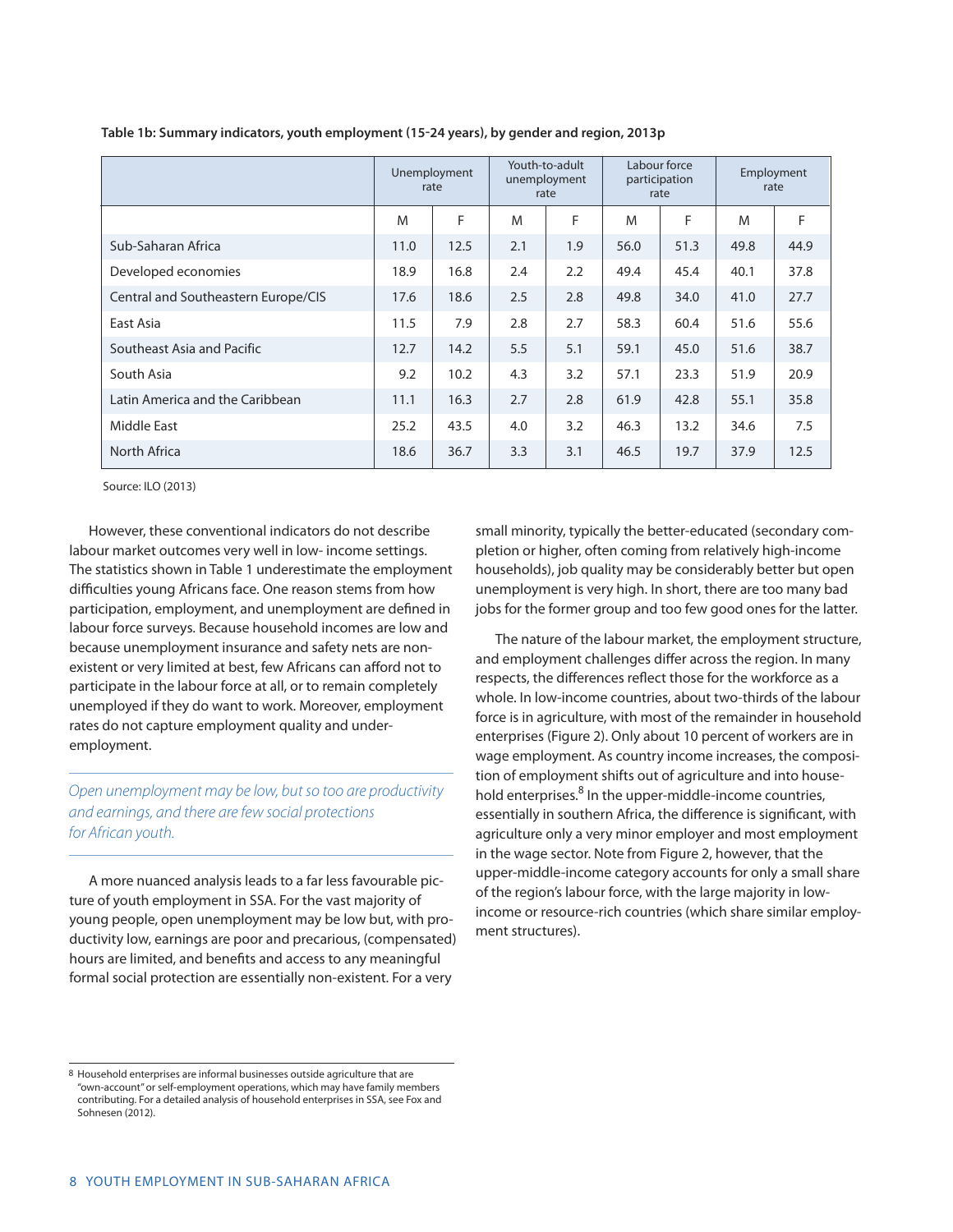**Figure 2. Employment structure in SSA by country type, 2010**



Source: Fox et al. 2013

Note: On the horizontal axis, numbers show size of the labor force, ages 15–64, in each group. Resource-rich countries included are Angola, Chad, the Democratic Republic of Congo, Guinea, Nigeria, the Republic of Congo, Sudan and Republic of South Sudan, and Zambia.<br><sup>a</sup> Numbers do not add to total because of rounding.

The employment challenges facing young people can vary in these different types of labour markets. Open unemployment is much more prevalent in middle-income than lowerincome countries (Table 2). In middle-income countries, with significant wage sectors, unemployment rates as they are conventionally defined may convey useful information on labour market hardship. In the lower-income countries, where youth predominantly work in agriculture or in self-employment or household enterprises, open unemployment is relatively rare and underemployment is the main issue. But consistent measures of underemployment are not widely available and, in fact, there is no consensus on what the best indicator might be. Probably the most common definition is hours-based, where underemployment is identified by employment below a

certain number of hours (e.g., 40 hours in a week) and a willingnessto work more hours. However, as Ranis and Gollin (2014) point out, hours may not be a good indicator of underemployment because some workers may work very long hours just to survive. They suggest that underemployment may be better defined by employment at very low marginal productivity and earnings, perhaps indicated by the percentage of the workforce earning less than the minimum wage. Using data from the 1-2-3 Surveys in Francophone country capital cities, Ranis and Gollin (2014: Table 2.5) show that the low-wage definition generates much higher underemployment rates than the hours-based definition.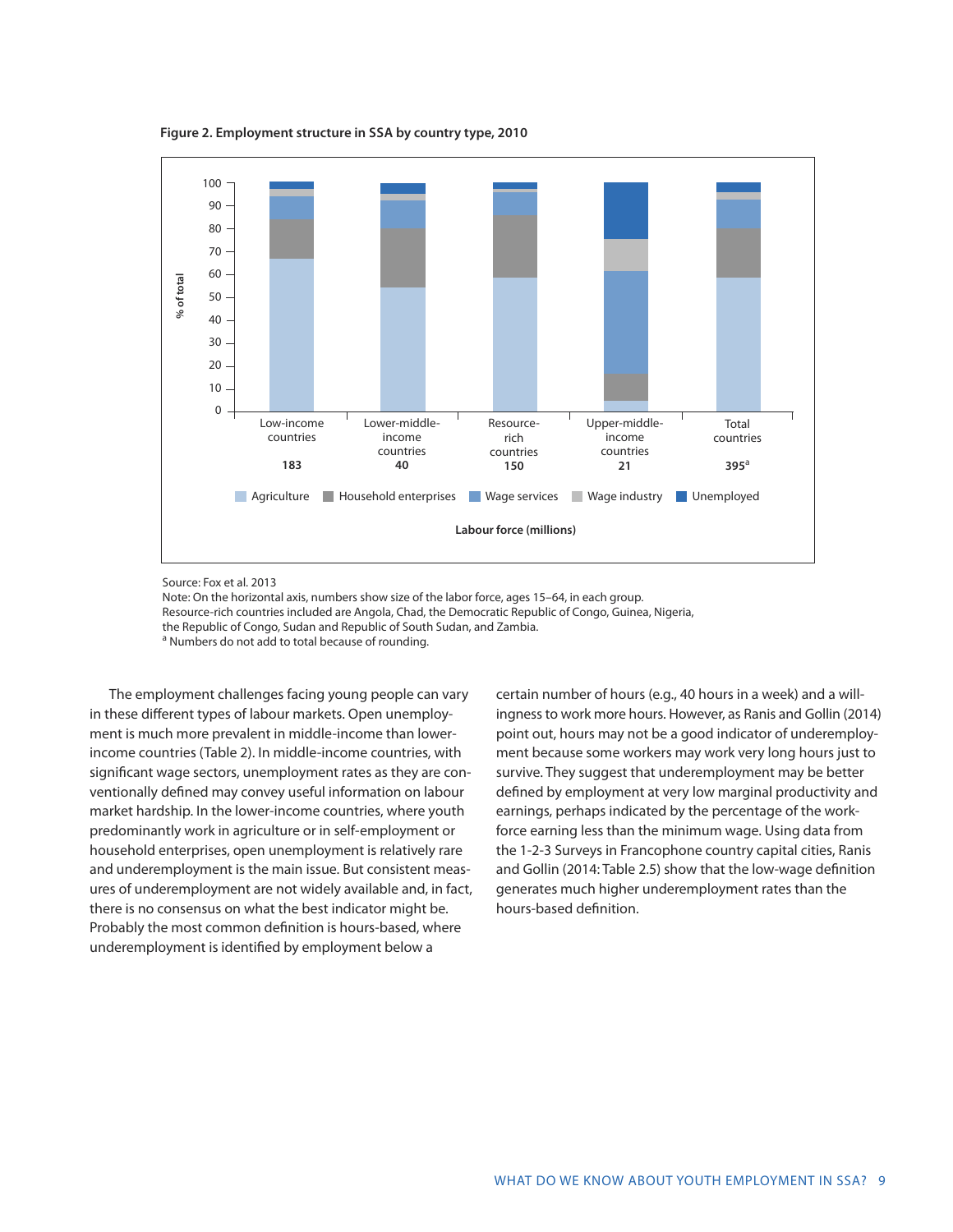Some researchers capture labour market hardship in lowincome countries by looking at the composition of employment by employment status. This approach focuses on the share of workers not in wage employment. These non-wage forms of employment are associated with higher rates of poverty and food insecurity than wage employment,<sup>9</sup> so they are often referred to as"vulnerable" employment. Figure 3

shows how the incidence of unemployment and vulnerable employment among youth varies across a selection of SSA countries at different income levels. In higher-income countries like Botswana and especially South Africa, unemployment predominates but in the lower-income countries, almost all employment is"vulnerable"while youth unemployment, conventionally measured, is extremely low.



**Figure 3. Youth unemployment and vulnerable employment, selection of SSA countries, 2004-2011**

Note: Youth defined as 15-24 year-olds

Source: Hamaguchi et al. (2013), based on ILO Key Indicators of the Labour Market

## **2.4. The role of education**

Within countries, education is an important determinant of what young people do and what labour market challenges they face. While unemployment rates may differ substantially between lower- and middle-income countries, better-educated youth are clearly more likely to be unemployed in both country groups (Table 2). This reflects the fact that the better-educated generally are more likely to be in the wage sector, or to be willing to queue for a job in that sector. However, while there is a positive relationship between education and unemployment

for these two broad groups of countries, Table 2 shows that most individual countries tend to exhibit one of two general patterns.<sup>10</sup> In several (e.g., Congo, Ghana, Malawi, Mali, Niger, Nigeria, and Uganda), there is a linear relationship, with youth unemployment rates increasing with more education. In others (e.g., Ethiopia, Congo, South Africa, Senegal, Tanzania), unemployment peaks for those with secondary attainment but declines for those young people with postsecondary education.

<sup>9</sup> In low-income countries, youth in "vulnerable" employment have the highest level of food insecurity, not only higher than wage employees but also higher than students and the unemployed (AfDB et al., 2013).

<sup>10</sup> Our interest here is in how unemployment varies by education within countries, rather than unemployment rates between countries which are not strictly comparable because of differences between national surveys.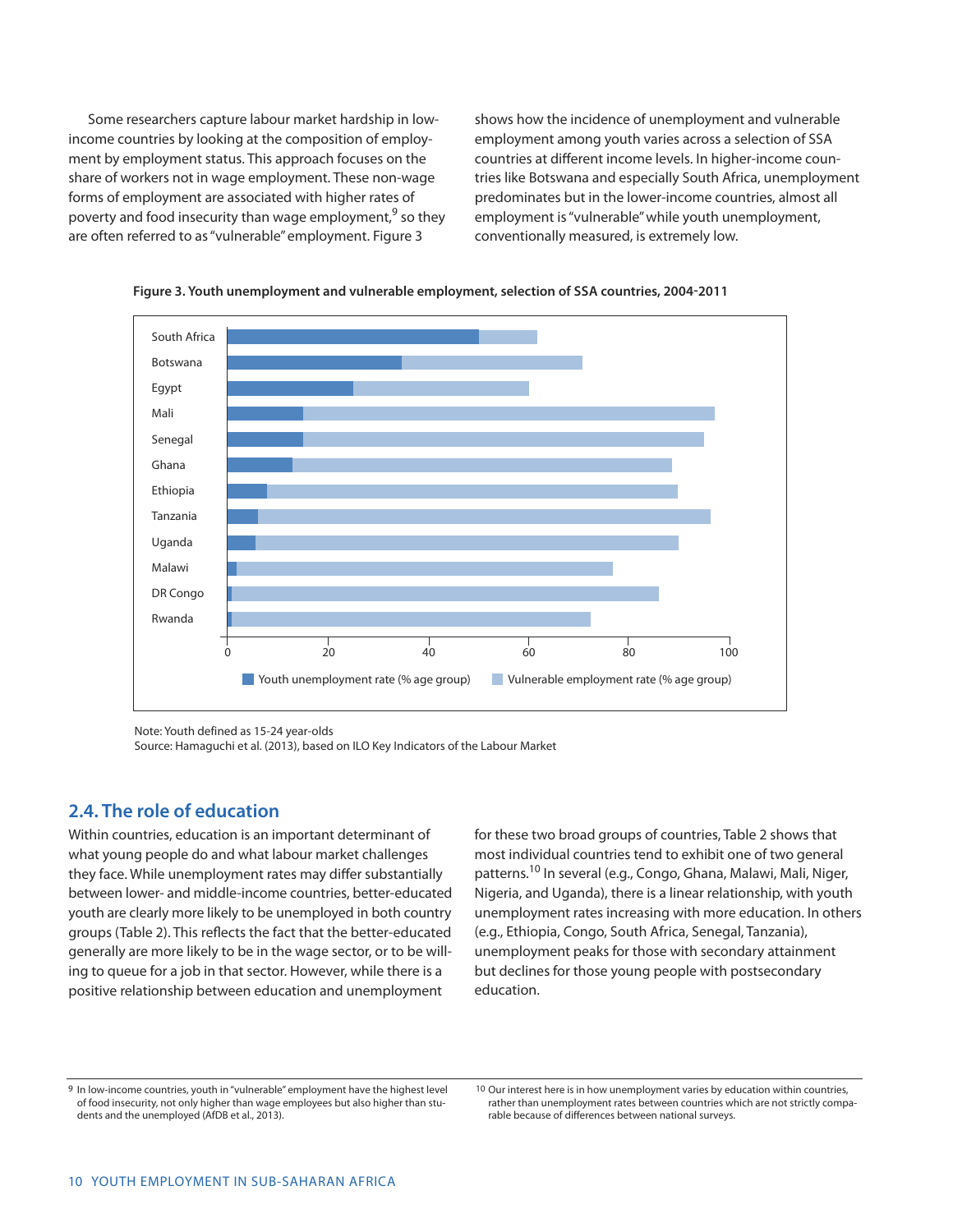#### **Table 2. Youth unemployment rates by education**

| <b>Data Source</b>           | Country       | <b>No</b><br>education | <b>Basic</b><br>education | Secondary<br>education | <b>Vocational</b> | University/<br><b>Tertiary</b> |
|------------------------------|---------------|------------------------|---------------------------|------------------------|-------------------|--------------------------------|
| Gallup World Poll (2009/10)  |               |                        |                           |                        |                   |                                |
|                              | Low Income    | 7.9                    | 12.1                      | 15.9                   |                   | 18.8                           |
|                              | Middle Income | 22.7                   | 17.5                      | 29.5                   |                   | 34.6                           |
| National surveys (2002-2007) |               |                        |                           |                        |                   |                                |
|                              | Botswana      | 24.4                   | 33.7                      | 37.8                   | 29.7              | 33.0                           |
|                              | Congo         | 0.0                    | 39.7                      | 43.4                   | 0.0               | 47.8                           |
|                              | DR Congo      | 0.0                    | 0.0                       | 0.1                    |                   | 4.8                            |
|                              | Egypt         | 4.9                    | 9.7                       | 51.2                   |                   | 34.2                           |
|                              | Ethiopia      | 1.9                    | 6.9                       | 37.0                   | 21.6              | 13.5                           |
|                              | Ghana         | 3.2                    | 6.2                       | 14.6                   | 17.2              | 46.1                           |
|                              | Malawi        | 1.3                    | 0.6                       | 4.5                    | 11.7              | 23.2                           |
|                              | Mali          | 10.2                   | 18.5                      | 54.1                   | 65.1              | 85.3                           |
|                              | Niger         | 7.9                    | 16.9                      |                        | 16.1              |                                |
|                              | Nigeria       | 11.7                   | 15.6                      | 19.7                   | 14.7              | 21.1                           |
|                              | Rwanda        | 4.6                    | 5.1                       | 20.2                   | 10.7              |                                |
|                              | South Africa  | 31.4                   | 54.9                      | 54.3                   | 49.7              | 34.9                           |
|                              | Senegal       | 14.1                   | 25.2                      | 30.2                   | 14.3              | 6.8                            |
|                              | Tanzania      | 2.3                    | 8.1                       | 32.8                   | 23.4              | 23.2                           |
|                              | Uganda        | 0.9                    | 2.1                       | 6.3                    | 6.6               | 19.0                           |

Source: AfDB et al. (2013)

However, despite improvements in educational attainment, most young people in SSA still do not have much education. About 60 percent of 15-24 year-olds have not gone beyond primary school and only about 10% have completed secondary school (Fox and Filmer, 2014). Schooling is correlated with where young people work: the majority who have not completed primary education are employed in agriculture; those

with primary or lower-secondary schooling are likely to be in household enterprises; with the better-educated in the wage sector (Fox and Filmer, 2014). So, simply in terms of the magnitude of the problem, the dominant issue facing the region's youth is not open unemployment but underemployment or, more specifically, precarious and low-paid employment in agriculture and self- employment/household enterprises.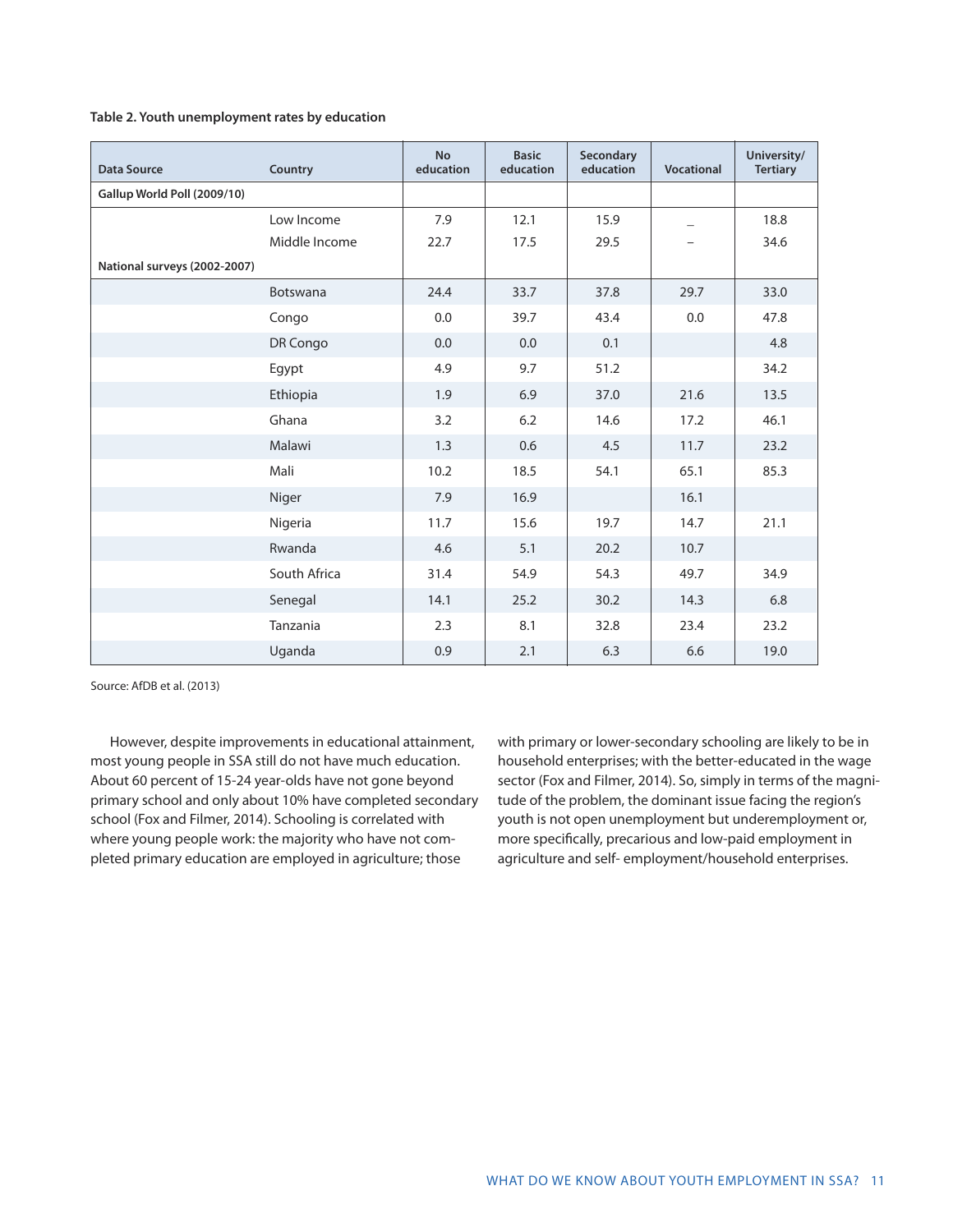## **2.5. The role of economic structure**

An important feature of SSA labour markets, and one which constrains opportunities for youth, is that the structure of employment has not changed much over recent decades. In other regions, structural change has been an important driver of economic development and better jobs. In East Asia, for example, agriculture has decreased significantly, with industry, including manufacturing, and services accounting for an increasing share of output and employment (which has been upgraded as a result). In SSA, despite fairly strong GDP growth,<sup>11</sup> structural change has been much less important, with the result that there has not been significant upgrading of the employment structure from agriculture to better jobs in services and industry (Fox et al., 2013). For the better-educated, this has created some impetus to migrate, given limited opportunity to use acquired human capital. Economic growth in many SSA countries has been driven by commodities and other forces (such as aid) that do not lead to structural change. Young people are slightly less likely to work in agriculture than adults, but it is still the major employer for 15-24 year-olds (AfDB et al., 2013). And, since agricultural productivity is low (Fox and Filmer 2014), the prospects for good livelihoods in the sector are poor.

Despite GDP growth, there has been little upgrading of employment structures in SSA, toward better jobs in services and industry.

An important question is what will happen in the future. Will employment shift towards better jobs in industry and services? Some observers think so. The McKinsey Global Institute (2012) contends that Africa, with its young population and improving education, is now poised to imitate the job-creation successes that some developing countries in other regions, especially Asia, have enjoyed. MGI concludes that somewhere between 54 and 72 million stable, wage jobs can be created by 2020.<sup>12</sup> However, projections by Fox et al. (2013) are less optimistic. According to their projections, only 20 percent of the new entrants to the labour force to 2020 will find wage employment; this amounts to about 30 million jobs.<sup>13</sup>

The upper boundary of McKinsey's job creation estimates assumes that Africa could potentially create wage-sector jobs at the pace that East Asian economies did during their period of rapid structural transformation. That seems overly optimistic, given the confluence of factors (demographic, infrastructure, education, policy, etc.) that underpinned the East Asian manufacturing miracle and given the fact that light manufacturing is becoming less labour-intensive. Even when the forecasts by Fox et al. (2013) are adjusted to reflect the possibility that wage employment will increase more rapidly as has happened in Asia, they still project that wage jobs will not be near the levels projected by McKinsey.

Over the next ten years, then, they estimate that only about one-quarter of the region's young people will find a wage job and"most young people will end up working where their parents do – in family farms and household enterprises"(Fox and Filmer, 2014: 5). In any event, to the extent that change does occur in the structure of jobs, it is more likely to be towards services other than manufacturing.

## **2.6. Obstacles to youth employment**

Identifying effective interventions depends on understanding the barriers to more and better jobs for youth. Many of the most important obstacles are not necessarily youth-specific and seem to more generally constrain job creation throughout the region. These include infrastructure (especially electricity and transportation), governance and corruption, and access to finance (McKinsey Global Institute, 2012; AfDB et al., 2012). Obstacles can also be country-specific, depending on the country's level of development and other national characteristics.<sup>14</sup>

- In lower-income, agrarian economies, where most people continue to be engaged in farming, low productivity in agriculture is the major constraint to good livelihoods. Raising agricultural productivity through measures like land reform, access to credit, crop selection, and commercialization is important (McKinsey Global Institute, 2012; Filmer and Fox, 2013). Over the longer term, creating the foundations for wage jobs in the urban sector will be important.
- In middle-income countries, where urban economies are developing, the environment for labour- intensive business and productive micro-enterprises is a constraint. As SSA countries move up the income scale, improving the business climate, regulations, access to finance, and skills become more important.

<sup>11</sup> Average annual GDP growth averaged 5.4 percent between 2000 and 2014 (World Bank, 2015).

<sup>12</sup> One potential source of wage jobs could be in labour-intensive, light manufacturing where it has been argued that sustained wage increases in coastal China will price that region out of this type of production and create new opportunities elsewhere in the developing world. However, there are many reasons to doubt that this will occasion a large shift of manufacturing jobs outside Asia. See http://www.economist.com/news/leaders/21646204-asias- dominance-manufacturing-will-endure-will-make-development-harder-others-made

<sup>13</sup> According to Fox et al. (2013), the main difference is that their forecasts are based on sub-Saharan Africa specific data while MGI"uses fast-growing developing and emerging market countries in other continents to project the employment profile" (p. 21).

<sup>14</sup> This list is adapted from the country typology used in the 2013 World Development Report on Jobs (World Bank, 2012).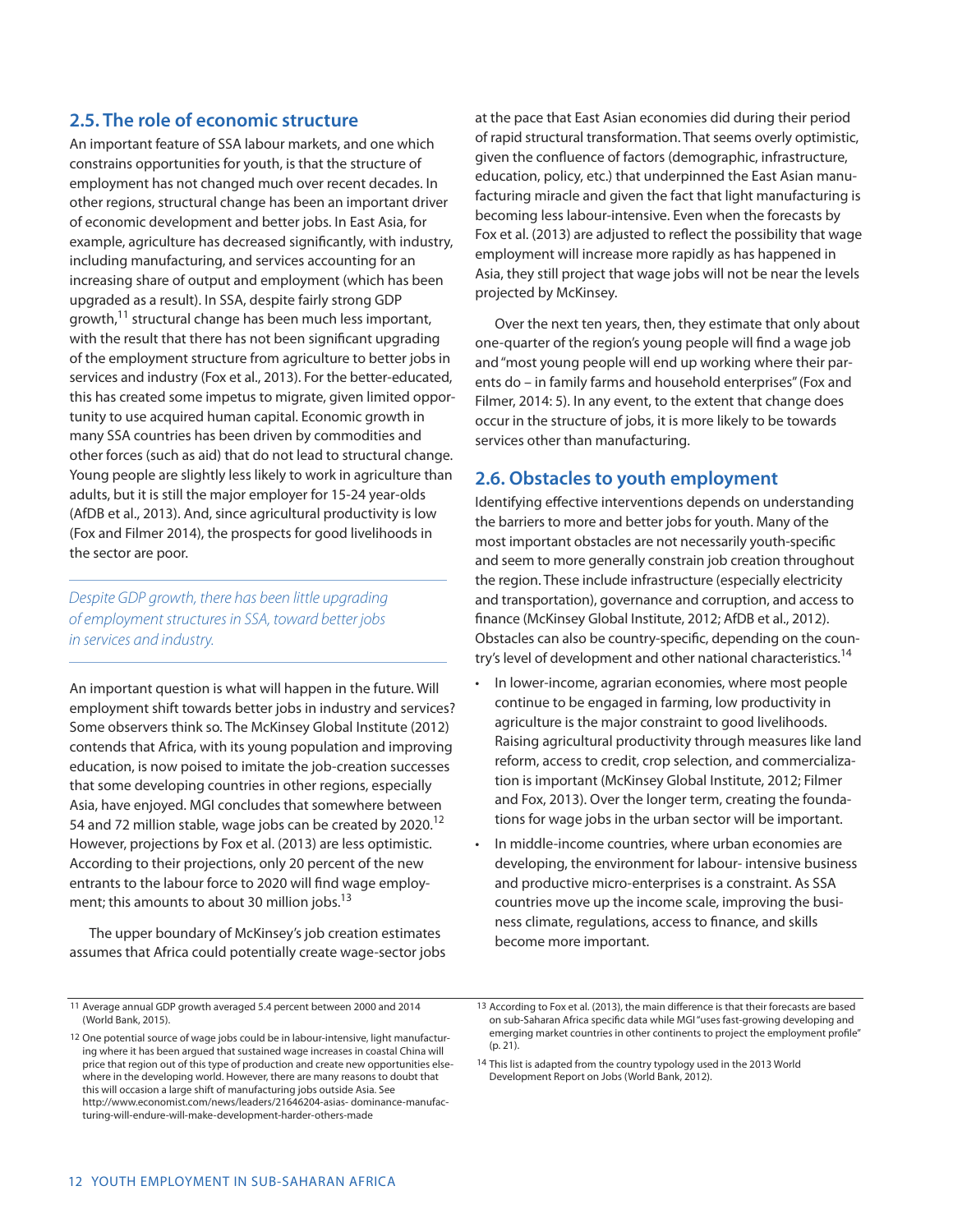- However, a country's job challenges can be shaped by factors other than its stage of development. In sub-Saharan Africa, many countries are "resource-rich" and while this may generate wealth, it does not create many jobs; here, the challenge is to effectively use that wealth towards diversification into sectors that are more labour-intensive.
- Conflict-affected countries are also prominent in the region. This is a very difficult setting for creating jobs, and almost certainly, the government has to play a direct role until the country is stable enough to attract private investment.

In these different country contexts, many of the binding constraints to job creation are factors affecting labour demand. Throughout the region, then, better youth employment outcomes will require improvements in the overall environment for job creation, whether in agriculture, in micro-enterprises, or in the wage sector. Some constraints on the demand side may disproportionately affect young people, such as access to credit, but many apply more generally.

While gains are being made in education in the region, many young people remain ill-equipped for the labour market.

However, issues more specific to youth come more into play on the labour supply side. Concerns relating to human capital are important in many country contexts and these supply-side barriers typically affect young people more than adults. African employers, like those elsewhere, cite lack of skills and experience as the main reasons for not hiring young people (AfDB et al., 2012). Evidence of the lack of skills comes not only from employer reports but also from high returns to education, which suggest that there is an unmet demand for skills (Adams et al., 2013). According to recent estimates by Montenegro and Patrinos (2014), in fact, returns to education — i.e., the increase in earnings from an additional year of schooling — are higher in sub-Saharan Africa than in any other region (Figure 4).



#### **Figure 4. Average returns to schooling by region**

Source: Montenegro and Patrinos (2014)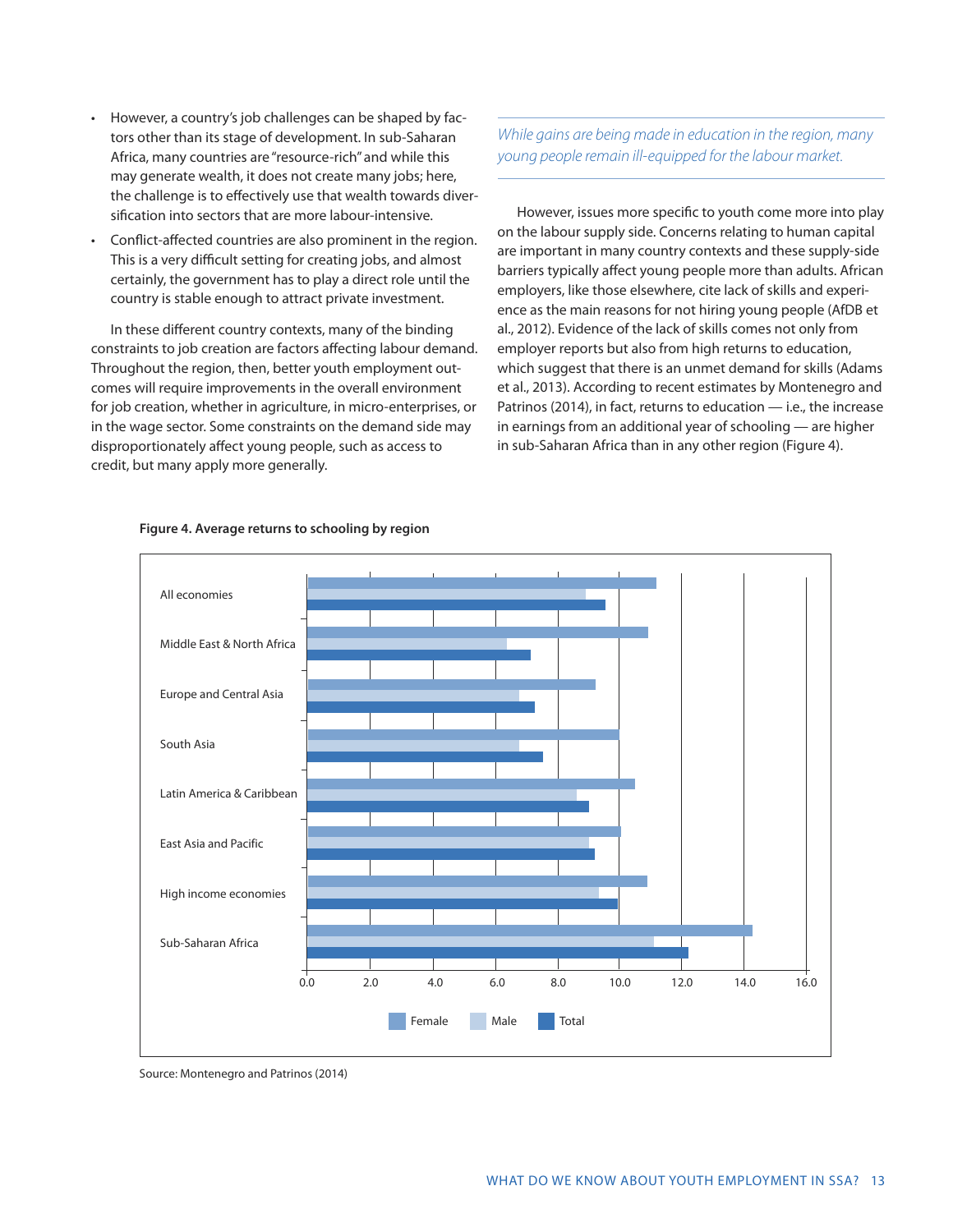

In sub-Saharan Africa, as elsewhere, education pays off more for females than for males. Returns are especially high for secondary and postsecondary schooling. There are also claims of mismatches between the needs of the labour market and skills offered by young people. Weaknesses include basic, noncognitive, and vocational skills (AfDB et al., 2014). So, although education indicators are improving in the region, many young people remain ill-equipped for the labour market. The relevance of skills as an obstacle to youth employment increases as countries move up the development ladder.

The research suggests a number of other factors that constrain employment opportunities for youth in the region.

• Poor health and nutrition limit the potential of many young people (Hamaguchi et al., 2014; Ranis and Gollin, 2014). Pregnancy, marriage, child rearing, and cultural norms may inhibit the ability of young women to accumulate skills and experience in particular (Bertrand and Crepon, 2014).

- Youth have very limited awareness of opportunities in the labour market because of poor information and inappropriate expectations. For example, according to the 1-2-3 Surveys in Francophone country capital cities, 27 percent wanted to get a job in the public sector yet only 4 percent of new jobs were created in that sector in the year preceding the survey; on the other hand, while 82 percent of new jobs were created in the informal sector, only 48 percent wanted to work in it (Cling et al., 2007).
- Access to credit, which is a more general problem, is particularly restricted for young entrepreneurs.
- SSA tends to have more protective job security rules than other regions (AfDB et al., 2014), especially Francophone countries, where labour market rules are particularly rigid (Cling et al., 2007). Very protective regulations typically have the effect of favouring prime-age workers over youth (Betcherman, 2015); however, it should be noted that the overall impact of labour regulations in SSA is minimized by the region's high degree of informality.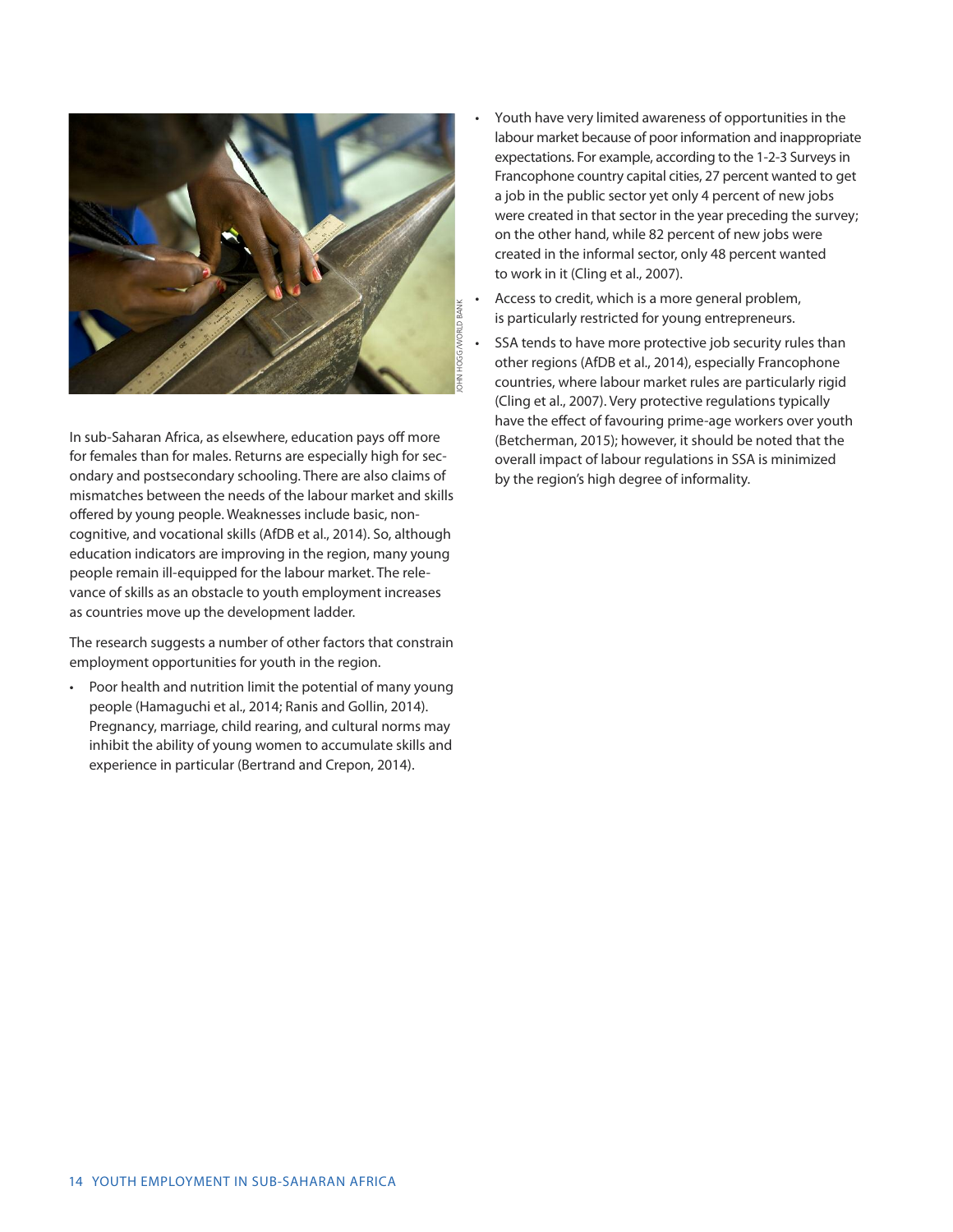**3Interventions for youth employment**

This section reviews the literature on interventions to support youth employment in sub-Saharan Africa. Overall, such interventions tend to focus on skills development for the wage sector. Far less attention has been paid to interventions intended to enhance agriculture and micro-/household enterprises as sources for youth employment despite the fact that most young people in the region work in these sectors.<sup>15</sup> As we have seen in the previous section, the barriers young people face are wide-ranging, encompassing both the supply and demand sides. Accordingly, we adopt a broad approach to defining youth employment programs, including some types of interventions that are outside the traditional scope of these programs. In our review, we have surveyed the information that is available, from international organizations and both national and international academics and research centres. Rigorous impact evaluations of programs are relatively scarce, which limits how definitively the effectiveness of the various types of interventions can be assessed.

## **3.1 Overview and categorization of interventions**

Sub-Saharan Africa is a large and diverse region. We have seen that the nature of employment and the challenges that young people face vary in different country contexts. Within countries, as well, the needs of youth are diverse. The better educated, usually seeking formal wage employment, experience high levels of open unemployment while the less educated face income and upward mobility challenges associated with underemployment in agriculture, household enterprises, or the informal wage sector. As well, there are particular groups e.g., the disabled, women, and internally displaced persons and refugees — that are socially and economically marginalized and especially vulnerable to shocks and market instability.<sup>16</sup> For the most part, these vulnerable youth groups do not receive special programming attention in the region.<sup>17</sup>

Certain considerations came into play in defining"youth employment programs"for the purposes of this paper. One was to limit the review to post-formal-schooling interventions. Although formal education is extremely important in determining youth employment prospects, covering the vast literature on formal education and its links with employment was not feasible. We have also only touched upon product and labour market regulations. While these rules (e.g., minimum wages) can be potentially important factors in influencing youth employment outcomes, our primary focus has been on programs. Interventions have been included if youth are the targeted participants, or are very important participants in a non- targeted program. Finally, we have concentrated on publicly-sponsored interventions, delivered by government or by non-government or private sector actors in partnership with government. However, we recognize that private actors, such as corporations and foundations, are playing an increasingly important role in sponsoring and independently delivering youth programs. These efforts are not yet well documented and should be addressed in future research studies.

Active labour market programs (ALMPs) constitute our starting point. Almost all sub-Saharan African countries have ALMPs which are either targeted at young people or have significant youth participation. These interventions fall into three categories: programs designed to increase labour demand for youth; to improve the supply of youth labour and especially skills; and to improve the intermediation (matching) between supply and demand.

However, in the African context, it is important to take a broad view of what constitutes employment interventions and to go beyond ALMPs. Most active labour market programs are intended to improve wage employment yet, as we have seen, the majority of young Africans are not working in the wage sector and this is not likely to change dramatically in the

<sup>15</sup> Some countries are beginning to shift focus. Ghana's development strategy, for instance, explicitly acknowledges the contribution of household enterprises to employment and income growth (Fox and Filmer, 2014).

<sup>16</sup> For instance, in a number of countries the level of unemployment among people with disabilities is two or three times higher than that of people without disabilities (UNECA, 2011).

<sup>17</sup> Affirmative action programs have been the most common way of addressing discrimination of different forms in some other regions. However, affirmative action is not too prevalent in SSA, beyond South Africa. In South Africa, evaluation of affirmative action programs supporting blacks, women, and people with disabilities found that programs had limited impact on reducing gaps in employment and wages but narrowed differentials at the top of the wage distribution (World Bank, 2012).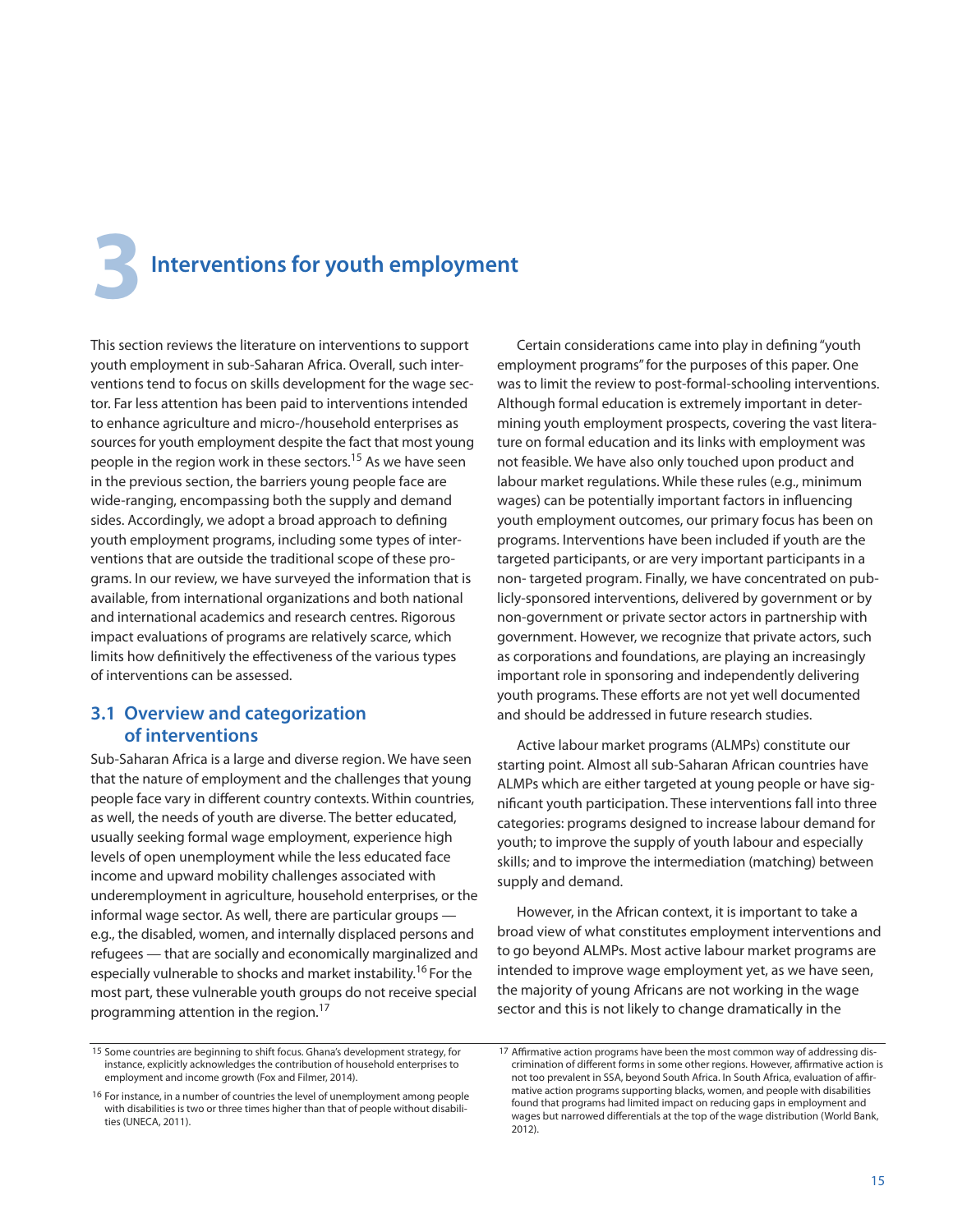Most active labour market programs in the region focus on the wage sector, while most youth work in agriculture or micro-enterprise.

foreseeable future. The emphasis on ALMPs reveals a bias on the part of policymakers towards the modern wage sector. It is important to also consider interventions that are designed to improve livelihoods for young people in agriculture, in selfemployment, and in household or micro-enterprises. These interventions tend to be outside the normal boundaries of youth employment policy. In its recent report on youth employment in SSA, the World Bank highlighted a wide range of measures (in addition to skills development) to improve youth livelihoods: raising productivity in agriculture through access to credit, land reform, and infrastructure; raising productivity in household enterprises through access to credit and urban policy; and encouraging growth in the modern wage sector through business climate improvements (Fox and Filmer, 2014).

We have classified the employment interventions reviewed in this paper in the following five categories:

- **1. Employment creation, including interventions** such as public works programs and wage subsidies **EXECUTE:** that create or improve labour demand for youth;
- **2. Skills development and training**, defined as initiatives in non-formal education, vocational training, and health that improve the human capital of young people; and the improve the capital of young people;
- **3. Employment services, including job search** assistance, counseling, and placement designed to improve the functioning of the labour market for youth; and the state of the state of the state of the state of the state of the state of the state of the state of the state of the state of the state of the state of the state of the state of the state of the state of
- **4. Self-employment/entrepreneurship**, including interventions to support self-employment and family/household-based enterprises; and
	- **5.** Agriculture, defined as interventions to support farm initiatives and improve livelihoods in agriculture, as well as to enhance related opportunities such as in agro-businesses.<sup>18</sup>

It should be noted that programs may offer multiple services that can fit into more than one of these categories. These types of interventions recognize that young people often face multiple barriers in finding employment. There is some evidence of multiple-service programs in SSA, most often incorporating training into self-employment programs (Rother, 2007). However, they do not appear to be very common and certainly are not as prevalent as in some other regions, especially Latin America, with its Jovenes and successor programs.

It is difficult to assess the quality of youth employment interventions, given the lack of rigorous program evaluation and limited evidence available.

The evidence suggests that skills development is the most common form of intervention in the region, followed by support for young entrepreneurs (AfDB et al., 2012; Betcherman et al., 2007). Direct job creation, primarily through large public works programs, has been popular in some countries (e.g., South Africa and Kenya), but does not seem particularly prevalent overall. Employment services play a relatively minor role, with most young people relying on informal networks to look for work (Elder and Koné, 2014; AfDB et al., 2012). While agricultural programs could potentially play an important role, especially in low-income countries, they do not appear to have been widely used to improve youth livelihoods.

Information on youth employment programs in the region is especially scarce when it comes to evidence on what works. Of the 29 active labour market programs in SSA included in the 2007 Youth Employment Inventory, estimates of net impact had been made for only two (Betcherman et al., 2007). Almost certainly, the picture is no better for non-traditional interventions to enhance livelihoods in agriculture and household enterprises since these areas are still new and relatively unexplored in the sub-Saharan Africa context. This makes it very difficult to assess the overall quality of different types of interventions, or what is effective in terms of program design and implementation.

<sup>18</sup> Agriculture is an outlier of sorts in our categorization, as it is a sector and not a type of intervention. However, since so many young people work in agriculture and since traditional employment programs do not really include much of a focus on the sector, we believe it is an important area to include in our review.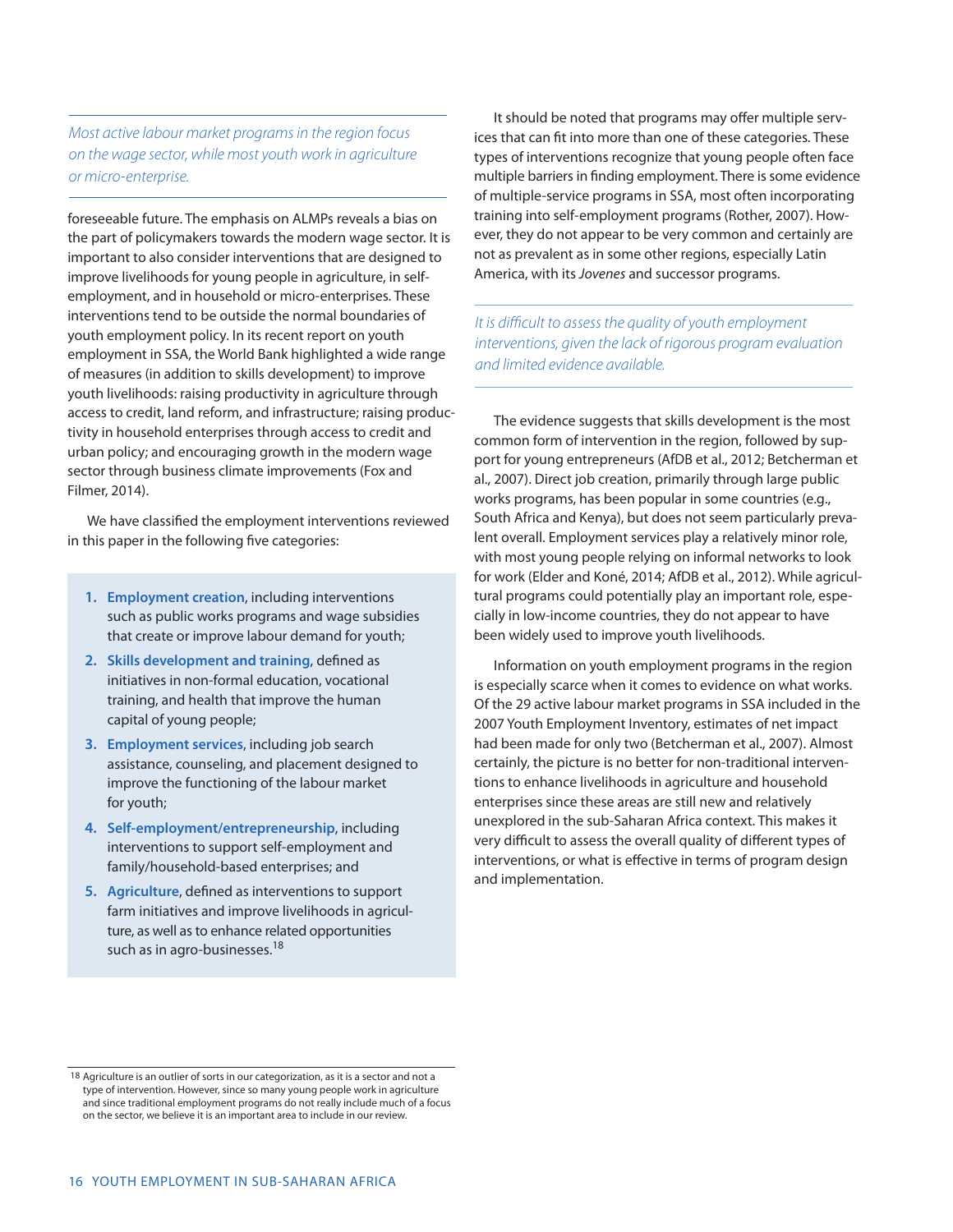## **3.2. Evidence on interventions**

This section provides a summary of the available evidence on the five intervention categories introduced above. It highlights where available, the nature of each intervention including its objectives, targets, prevalence, and delivery mechanisms, and what can be said in terms of an overall assessment of effectiveness and usefulness in improving livelihoods for youth in sub-Saharan Africa.

#### **Employment creation**

Programs in this category include public works and wage subsidies. From a labour market perspective, the underlying rationale for these programs is that the demand for youth labour is insufficient and interventions can increase this demand, at least in the short run. Public works programs directly create employment, while wage subsidies provide incentives to employers to hire targeted workers. Combining employment creation programs with other services, particularly training, can be an important feature when improving longer-term employability is an objective. However, this does not seem to be prevalent in sub-Saharan Africa. Public works programs are most often designed to provide a safety net; improving employability is typically a secondary objective. So targeting is usually oriented towards the poor. However, in some cases, such as South Africa's Extended Public Works Program, youth can represent an important share of the participants (Oosthuizen and Cassim, 2014). Wage subsidy programs, on the other hand, often do have specific demographic targets, such as youth.

## Public works may be useful as anti-poverty strategies, but their contribution to employability is doubtful.

*Public works.* The international evaluation evidence suggests that public works programs can be successful anti-poverty interventions when they are well-targeted and administered (Subbarao et al., 2013). However, the limited number of evaluations does not show post-program labour market benefits such as lower unemployment, higher earnings, or an easier transition to formal-sector jobs (Card et al., 2010; ILO, 2010; Betcherman et al., 2007; Betcherman et al., 2004). The most likely explanation is that public works programs do not develop skills that are needed in the labour market. As well, there may be a negative stigma associated with participation.

A number of countries in sub-Saharan Africa have implemented public works programs, both as an ongoing element of the social protection system (e.g., South Africa, Ethiopia, Senegal) or as a temporary intervention to mitigate the effects of a shock like the food, fuel, and financial crises in the 2006-09 period (e.g., Liberia, Sierra Leone, Guinea). Although there have been very few evaluations, the evidence for SSA seems to be consistent with the international evidence; according to the African Economic Outlook, public works programs are more successful as a means of cash transfer than as a way of creating employment (AfDB et al., 2012). Even where programs might be regarded as successful in terms of job creation, they might not be cost-effective. For example, an evaluation of a World Bank and AfDB supported public works program in Senegal found the average cost per job per day was US\$37 in a country where a large share of the population lives on less than US\$2 per day (AfDB et al., 2012).

Although most studies have defined success for public works (and other ALMPs) in terms of increasing employment and/or earnings, these programs may have positive social returns if they contribute to other goals, such as social cohesion.<sup>19</sup> Several SSA countries (e.g., Sierra Leone) have introduced public works programs soon after conflicts have ended. While rigorous evaluations have not been carried out, such interventions that provide even short-term work for youth can contribute to the rebuilding of society by offering young people an alternative to participation in further conflict, by providing income, and by building infrastructure (World Bank, 2012).

*Wage subsidies.* These hiring incentives are often targeted at youth, in recognition of the fact that young people face difficulties in establishing a foothold in the labour market because they lack on-the-job skills and experience. Indeed, these gaps have been cited by SSA firms as the main reasons for not hiring youth so, in that sense, there is a market-failure rationale for subsidies to compensate employers for the risk and uncertainty of hiring youth with no track record in the workplace.

Evaluations of wage subsidies, largely in developed countries, have shown that they can have a positive impact on postprogram employment in general, and for youth in particular (Kluve et al., 2006; Betcherman et al., 2007).<sup>20</sup> However, it is not clear that the overall employment impacts would remain positive if displacement and windfall costs were fully captured. It is generally believed that these costs can be significant.<sup>21</sup>

Betcherman et al. (2010) find evidence to suggest that the latter factor was important in the creation of employment through a wage subsidy program in Turkey.

21 Displacement costs occur where subsidized workers are hired at the expense of non-targeted workers, who are either displaced or do not get hired. Windfall costs refer to situations where hiring would have occurred even in the absence of the subsidy. In both cases, wage subsidies may alter the composition of employment in favour of the targeted group, but will not result in higher net employment.

<sup>19</sup> This is one of the main messages of the World Development Report on Jobs, which contends that jobs can play a transformative role beyond improving living standards and productivity, by also contributing to social cohesion (World Bank, 2012).

<sup>20</sup> One issue particular to developing countries is whether the positive employment effects of wage subsidies are due to the creation of additional jobs, or the formalization of existing ones. In one of the few studies in a developing country,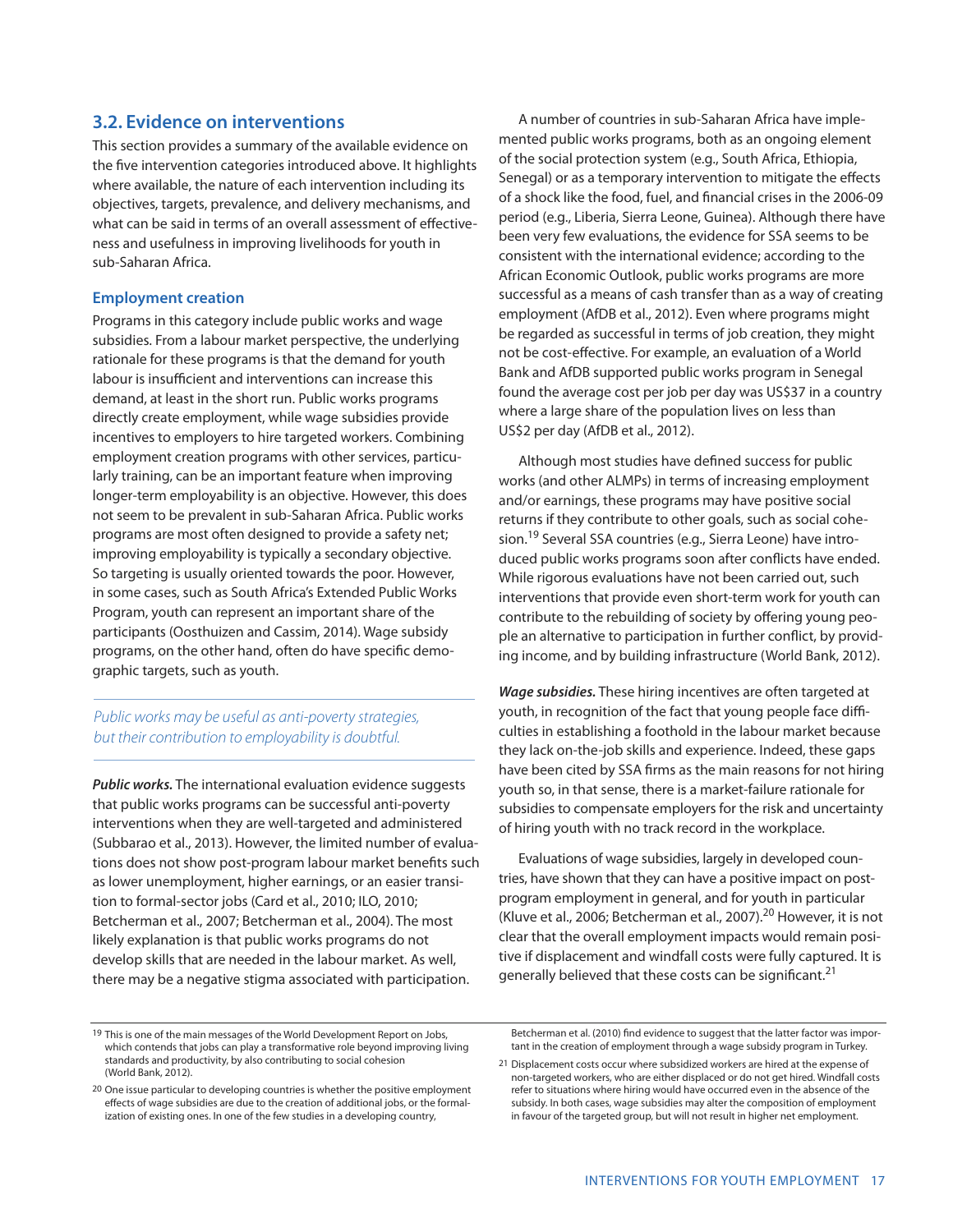Wage subsidies have been shown to have positive impacts on youth employment, but they are largely confined to formal wage sectors, and can have collateral effects on labour markets..

Subsidies are an instrument that is essentially restricted to formal wage sectors. Since these sectors account for only a small minority of employment in most SSA countries, it is not surprising that the region does not have much experience with this type of incentive. One exception is South Africa where the government has recently experimented with youth-targeted wage subsidies. An evaluation of this program showed that these subsidies induced firms to hire more young people, although their total workforce did not increase because of substitution effects (Szirmai et al., 2013). A South African pilot study of wage subsidies also yielded positive results for youth. Comparing a sample of young people receiving a wage voucher (to cover up to 50 percent of their wage for six months) with a control group, researchers found voucher recipients were significantly more likely to be in wage employment both one year and two years after having receiving it, compared to those without vouchers. In this experiment, most firms reported that the subsidy did not cause them to replace existing workers with subsidized ones (Rankin, 2013).

Overall, the findings suggest that employment creation through public works programs and wage subsidies have had limited effect on youth. Public works programs have mostly provided a short-term safety net with little evidence that they offer a path to longer-term employment. Wage subsidies can encourage hiring of young people but in countries with very small formal wage sectors, their impact will be limited to a fairly narrow segment of the youth workforce. It remains to be seen whether the employment impacts of both public works and wage subsidies can be enhanced with complementary services, especially skills training.

#### **Skills development and training**

Skills development is the most common youth employment intervention in sub-Saharan Africa. As noted earlier, we are concerned in this paper with education and training programs outside of the formal education system. These programs can provide young people with vocational/technical skills, general employability skills, and basic competencies and qualifications that were not acquired in their formal schooling. A variety of interventions fall into the skills development category: secondchance education programs; classroom-based technical and vocational education and training; workplace training; formal and non-formal apprenticeship schemes; soft- and life-skills training; and access to credit and financial incentives for employers to provide workplace training.

Skills development programs have an important part to play in improving the employment prospects of young people in SSA. As we have noted, despite recent improvements in education, many young people remain poorly educated, without the skills to succeed in the labour market. Many studies talk about skills mismatches, i.e., where educated youth do not have the competencies required by employers (e.g., AfDB et al., 2012). Technical and vocational education is linked to higher employment rates, especially in the formal sector. Skills development — in both technical and non-cognitive or"soft"skills — is not just important for the formal sector; it is also critical for the informal sector where most young Africans work and will continue to work (Adams et al., 2013). Returns to technical education and training may be particularly high in sub-Saharan Africa; analysis by AfDB et al. (2012) found higher returns for vocational training than for general secondary education in five of the eight countries studied.

Returns on investment in technical education and training may be particularly high in sub-Saharan Africa, but quality is a concern.

Evaluations are too scarce for a rigorous assessment of the effectiveness of training programs in the region. However, the overall quality is considered to be weak. According to the AfDB et al. (2012: 147), "[technical and vocational skills development] systems in Africa suffer from a shortage of qualified staff, obsolete equipment, ill-adapted programmes and weak links with the job market." Much of the training that is available is oriented towards white-collar jobs in urban areas, which represent a relatively small aspect of total labour demand. The large numbers of youth in rural areas have much less access to training opportunities (Adams et al., 2013).

The more extensive international evaluation literature suggests a mixed record regarding the effectiveness of training programs for youth. Card et al. (2010) conclude that classroom and on-the-job training can have positive impacts on employment, especially over the longer run (e.g., after two years posttraining); however, they do find that youth tend to benefit less than adults from these programs. Looking at youth training programs, in particular, Betcherman et al. (2007) also find mixed results, though impacts seem to be more positive in developing than developed countries. A review by the Inter-American Development Bank of their own youth training programs found slightly more positive results (Ibarraran and Shady, 2009).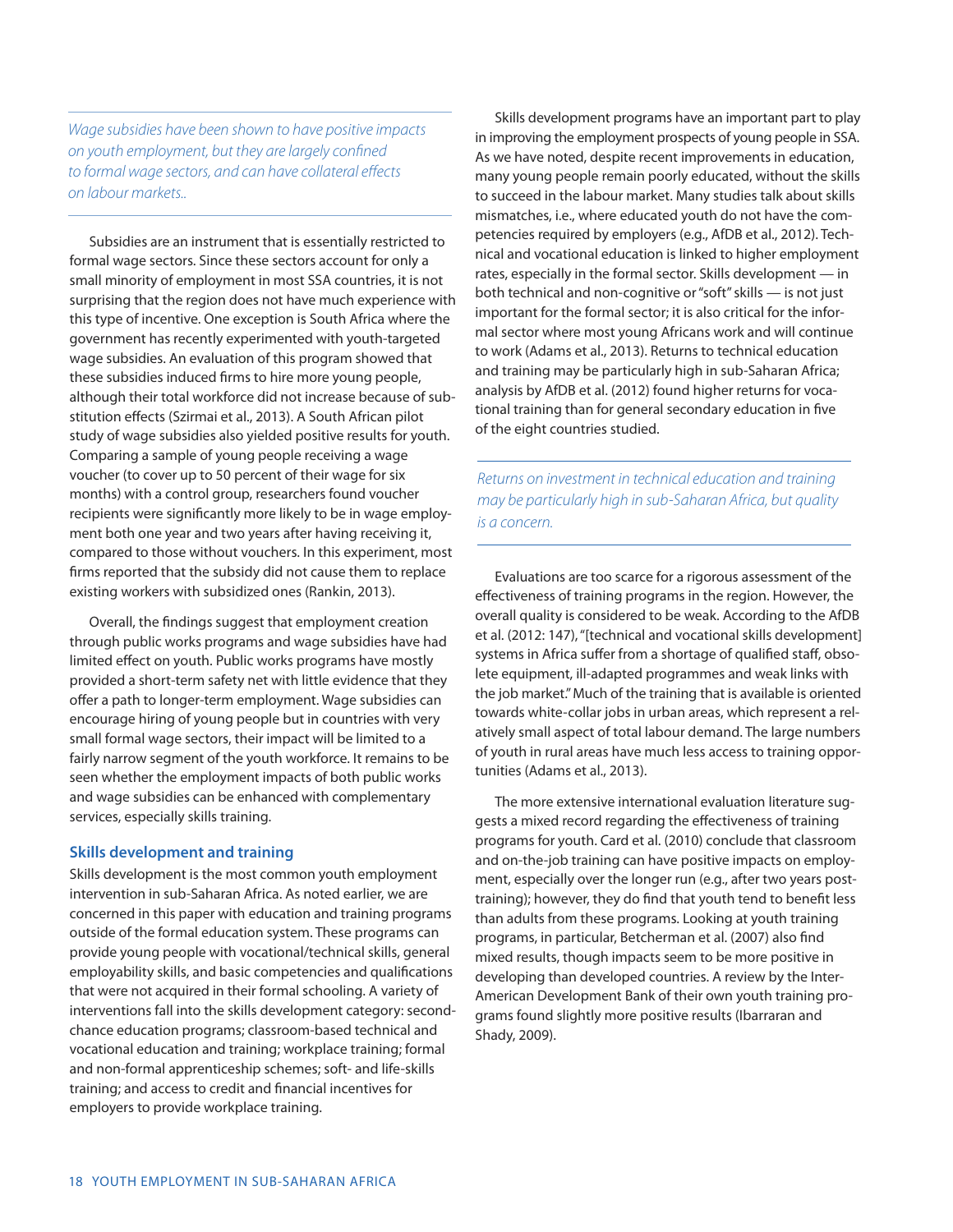One message of the evaluation literature is that privatesector involvement can improve the success of training by increasing the relevance of programs to the needs of the labour market and, to some extent, by improving quality through competition and innovation. There are various ways in which the private sector — including employers, foundations, and other actors outside government — can be a very important stakeholder in providing skills training for youth in SSA, either in partnership with government or alone. The literature suggests that public-private partnerships can be helpful in improving quality and access (UNECA, 2011). For instance, the Ghana Industrial Skills Development Centre is a publicprivate initiative aimed at supplying demand-driven, industryresponsive training to employees of sponsoring companies and disadvantaged young people. This form of public-private partnership need not be limited to just skilled trades and industry: it can be replicated in the non-formal and community education sector as well. Examples of such partnerships, however, are limited in the region.

The private sector can also sponsor and deliver training independent of government programs. Of course, firms do train their own employees, though it is not clear how much employer-based training occurs in the region. Although a bit dated now, Johanson and Adams (2004) concluded that the private sector, especially large and foreign firms, made a far larger contribution than governments to training in SSA. On the other hand, according to the African Economic Outlook report on youth employment, sub- Saharan African firms provide very little training compared to firms in other developing-country regions (AfDB et al., 2012).

## Players outside government are playing a growing role in skills development.

New actors outside government are emerging players in the skills development arena. For example, there are private foundations, both African and international, that are sponsoring new initiatives to create economic opportunities, and youth are often a target group for these programs. There is much to learn about these initiatives, documenting their objectives, design, and effectiveness. We have not captured these activities in this paper, but flag it as an area for future research.



The private sector is also involved in skills development by providing training through commercial institutes. The extent to which commercial trainers are used for the delivery of vocational training varies by country. In some countries, government provision of training is standard. In Uganda, on the other hand, the majority of vocational and technical training is delivered by private sector providers (such as commercial or faith-based institutions, or NGOs). While the use of commercial trainers is often preferred over public training institutions by policymakers and donors, Atchoarena and Esquieu (2002) point out that in SSA, private training institutions have not always had a better performance. There can be a wide variation in the quality of private trainers, especially if standards are not set and carefully monitored.<sup>22</sup> So, even where private delivery of skills development programs is encouraged, governments still have a critical role, providing regulatory supervision in addition to setting the overall policy framework and funding (DFID, 2011).

Training for workers in the informal sector is obviously very pertinent in a region where most people are employed in that sector. Adams et al. (2013) conclude that workers in informal employment are largely underserved by training opportunities and that this situation needs more attention. This does seem to be happening in some countries where there are growing numbers of privately-run, unregistered, and small-scale nonformal training outfits which are part of the informal sector themselves. For instance, the Uganda Government has recognized the need to develop skills in the informal sector as part of the country's Poverty Eradication Action Plan (Republic of Uganda, 2014).

<sup>22</sup> Atchoarena and Esquieu (2002) use (possibly dated now) examples of Botswana and Lesotho to illustrate how government oversight can lead to high-quality private provision in the case of the former and a lack of standard setting to lowquality trainers in the latter.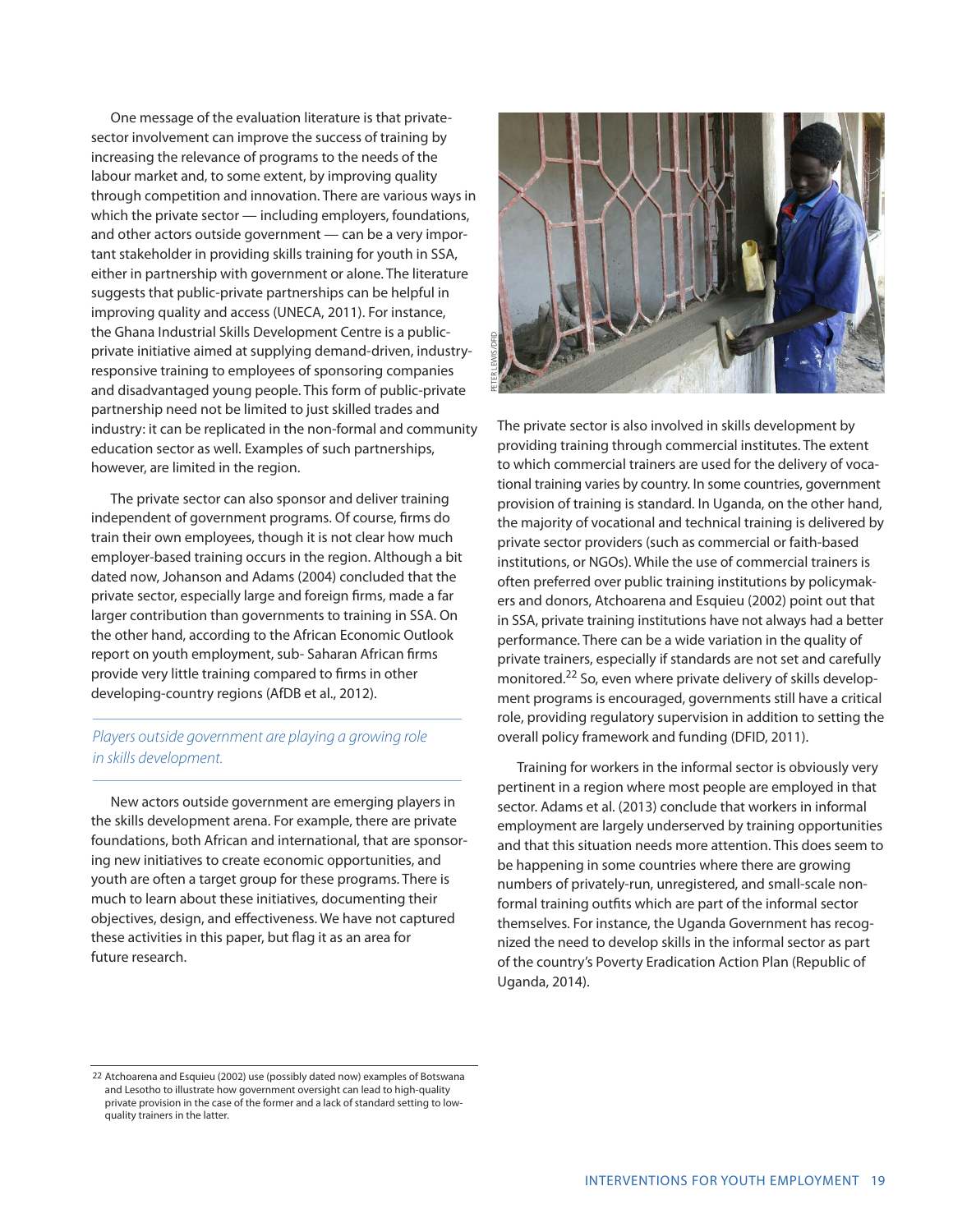## There is a strong rationale for remedial and second-chance programs in SSA, where many lack basic education and skills.

However, the main source of skills development for informalsector workers in SSA continues to be informal apprenticeships, which have a long tradition in the region. In West Africa, informal apprenticeships account for about 90 percent of all training (Bertrand and Crepon, 2014). These occur mostly in small informal firms in the form of private arrangements between a master craftsman and the apprentice. There are many concerns about how much skills development actually occurs in these apprenticeships, partly because of the low level of education of most participants and partly because the content is often limited to traditional learning (Adams et al., 2013). Several countries, including Kenya, Nigeria, and South Africa, have now introduced apprenticeship programs that integrate theoretical learning with work experience (UNECA, 2011).

In a region where many young people have little or no education, or otherwise lack basic education and fundamental skills, there is a strong rationale for second-chance programs. These programs can be particularly needed in countries where conflict has interrupted or ended schooling for many. Secondchance programs include accelerated learning programs and other non-formal education programs that focus on the acquisition of basic skills such as literacy, oral expression, numeracy, and problem-solving and may or may not lead to equivalency qualifications. These programs are clearly important given the strong connection between basic education and the capacity to access and benefit from further training (Adams et al., 2013). However, the costs of second-chance programs can be high, and it is difficult to assess their cost effectiveness because of a lack of outcome data (Fox and Filmer, 2013).<sup>23</sup>

## Skills development programs are by far the most popular youth employment intervention type in the region.

Overall, skills development programs are by far the most popular intervention for supporting youth employment in sub-Saharan Africa. Although evaluations of these programs internationally yield mixed results, vocational training and second-chance programs must help to fill the gap in a region where the formal education system has limited reach and often is not strong on quality. Adams et al. (2013) identify a

number of priorities for improving programming in SSA. These include giving more attention to training those in the informal sector, moving away from supply-driven training to resultsbased financing, creating incentives for training in small and household enterprises, and using vouchers<sup>24</sup> and other financing instruments to encourage competition and innovation in the training sector. Other potential sources of innovation are encouraging the engagement of private-sector actors in sponsoring and providing training, using ICTs more in the delivery of training, and exploring ways to draw on Africa's large diaspora to transfer skills to the region's youth.<sup>25</sup>

#### **Employment services**

This category refers to services intended to improve the functioning of the labour market through better intermediation between job-seekers and employers. These include labour market information and job search assistance (e.g., counselling and placement). The rationale for these services is based on information failures in the labour market. Traditionally, employment services have been directly provided by public employment agencies but, in many parts of the world, private agencies are now important players.

The evaluation record of employment services, internationally, is generally good. They tend to improve employment and earnings prospects for participants and, since they are less costly that other types of interventions, their cost-effectiveness ranks well in comparison to other ALMPs (Kluve et al., 2006; Card et al., 2010; Betcherman et al., 2004). However, the usefulness of employment services tends to be somewhat limited, improving employment more for the skilled than the unskilled (Kluve et al., 2006). They also are most appropriate for the formal wage sector and have a smaller influence in countries where much of the employment is in agriculture and selfemployment (World Bank, 2012).

Not surprisingly, then, employment services play a small role in SSA countries. An experts survey in 37 countries in Africa (SSA and North Africa) carried out for the African Economic Outlook found that neither public nor private agencies were very helpful in assisting young people: in only seven countries were public agencies estimated to reach more than 50 percent of young job-seekers and in only one did private agencies appear to have this reach (AfDB et al., 2012). This is consistent with the ILO School to Work Transition Survey, which found that approaching family and friends was the favoured job-search

<sup>23</sup> For a review of second-chance programs in a number of SSA countries, see Fox and Filmer (2014: 81-82).

<sup>24</sup> Vouchers have been used in the region, most notably in Kenya's Jua Kali program. The program has been largely cited as a success although researchers have identified negative impacts as well (Routman and McArthur, 2014).

<sup>25</sup> For more on technology and the diaspora in improving youth skills and employment, see UNECA (2011).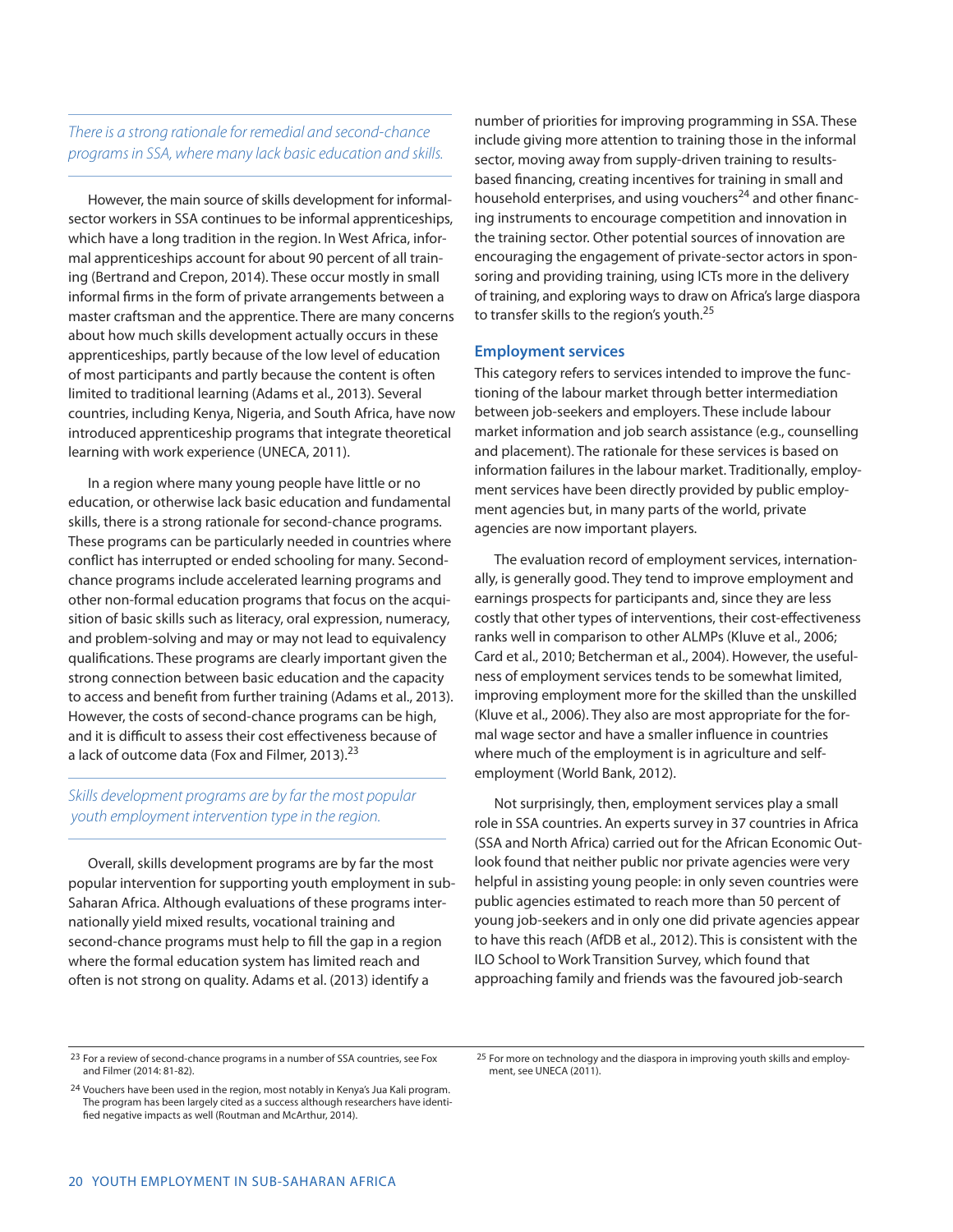method for a majority of unemployed youth in six of the eight participating countries. Fewer than 10 percent were registered at an employment centre (Elder and Koné, 2014). Any coverage by employment agencies is in urban areas. In Francophone countries, virtually no young people register at employment centres, even in the capital cities (Cling et al., 2007).

While formal job search methods and employment assistance services may be rarely used by young people in SSA, this does not mean that information failures are not a problem. Just under half of the experts surveyed for the African Economic Outlook ranked lack of labour market information as a challenge for young people, although only a small percentage of young people themselves rated lack of awareness of available jobs as an issue (AfDB et al., 2012).

It is challenging to think about how traditional employment services can be adapted to settings where the formal wage sector is small and most opportunities are in agriculture, selfemployment, and household and other small enterprises. Certainly, better labour market information specific to youth is important and there are some developments on this front, including the Work4Youth (W4Y) partnership between the ILO and The MasterCard Foundation in 28 SSA countries (ILO, 2013). 26

## Advances in mobile technology offer the potential for innovation in job search, recruitment, and matching services.

Advances in ICTs can also open up new possibilities for how young people search for work and how job- seekers and firms are matched. The expansion of mobile phones in the region can provide a basis for improving information and intermediation. Technology can also connect young people with employment opportunities in other countries and offers them a chance of being employed in global markets without leaving their home countries.<sup>27</sup> A study published in 2010 by a private American consulting firm identified four sub-Saharan countries, Ghana, Mauritius, Senegal, and South Africa, among the world's top 50 destinations for offshore business (A.T. Kearney cited in UNECA, 2011). While there is little evidence to show how active employment or placement services are in this area, there is potential to use some form of technology-based employment services to connect youth with opportunities beyond their bor-

ders. To succeed in this emerging market, however, sub-Saharan African countries need to ensure an effective regulatory framework, and the necessary technological infrastructure.

Formal placement agencies play a small role in the region's labour markets and mainly serve the more educated urban youth.

Overall, the evidence shows that formal placement agencies, both public and private, play a small role in the region's labour markets and, where they are effective, they largely focus on more educated urban youth. There is a need for better information and intermediation, so innovations in this area would be advantageous. Exploiting the opportunities presented by ICTs and globalization will be key.

#### **Self-employment/entrepreneurship**

Programs in this category aim to support young people in starting a business or improving the performance of an existing household or micro-enterprise. These initiatives can address two different objectives. One is poverty reduction, with interventions that typically include some form of microfinance, at times in combination with technical assistance. The other is more entrepreneurial in nature, not primarily focused on supporting basic livelihoods but rather helping more established young entrepreneurs with the financial and technical needs they may have to start and manage their own businesses. An example of the former category is the Micro-Enterprise and Credit Support for street-involved youth in Zambia, while examples of the latter category are the Youth Entrepreneurship Development Program and the Youth Enterprise and Capacity Building Program in Senegal.

Support for youth entrepreneurship can be strengthened by better targeting those most inclined to business success, and with financial and technical support geared to youth.

The evaluation evidence on self-employment and entrepreneurship interventions for youth is very limited, especially in developing countries. At the time they assembled and analyzed the Youth Employment Inventory, Betcherman et al. (2007) identified only three self-employment programs in

<sup>26</sup> The W4Y objectives are to create a global knowledge base that can expand opportunities for the youth and to help partner countries integrate this knowledge into their national policies for better youth employment outcomes. The School to Work Transition Surveys are part of this initiative. See

http://www.ilo.org/employment/areas/youth-employment/work-for-youth/lang- en/index.htm

<sup>27</sup> One example is call centre employment in South Africa, which currently stands at around 200,000. Policymakers are interested in how this work might employ disadvantaged people with limited alternative opportunities(Wade and Rogerson, 2014). A.T. Kearney cited in UNECA, 2011.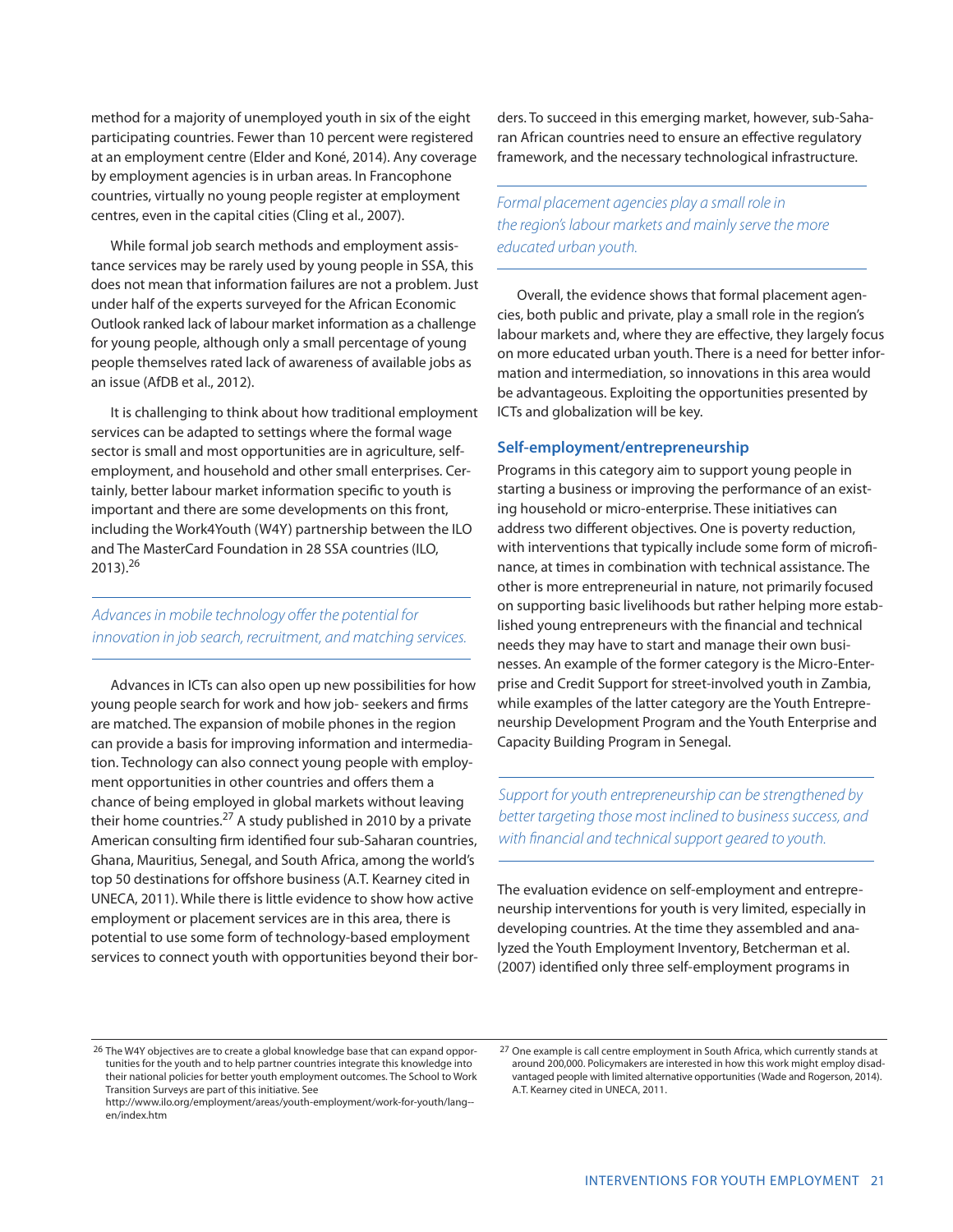developing countries with net impact evaluations, one in Eastern Europe and two in Latin America. While the results were generally favourable in identifying positive start-up and income effects, cost- effectiveness and long-term impact were in doubt. Although an extensive body of evidence is lacking, most researchers agree on two factors that are important for successful youth self- employment/entrepreneurship programming (AfDB et al., 2012). One is targeting, since not all young people are inclined or suited to starting their own business. The other is providing financing and technical support, since both capital and know-how can be obstacles to young entrepreneurs.



Since the wage labour market in almost all SSA countries generates very few jobs compared to the supply of labour, many young people have little choice but to create their own job. According to the School to Work Transition Survey (SWTS), seven in ten young workers in the region are self-employed (Elder and Koné, 2014). Most of these are undoubtedly in selfemployment or household enterprises as a source of basic livelihood and do not have the entrepreneurial profile to substantially build up their businesses. However, there seems to be a considerable amount of true entrepreneurial potential among African youth. According to the Global Entrepreneurship Monitor, which is based on surveys in 73 countries, entrepreneurial propensity and activity rates are high among youth in most of the SSA countries included (Singer et al., 2015). Where policymakers can identify young people with high entrepreneurial potential and provide the support they need, the social return could be considerable. Grimm et al. (2012) identified a large group of what they call "constrained gazelles", which includes micro- entrepreneurs with similar profiles to successful entrepreneurs who are constrained in some fashion.

The number one constraint for young Africans on starting, sustaining, and expanding their businesses is the lack of capital. The Elder and Koné (2014) study shows that most young people start their own businesses with very little capital, drawing on their own savings in most cases. Very few receive financial assistance from banks or microfinance institutions for either start-up or operating purposes. Yet, self-employed youth in all countries included in the SWTS identified a lack of access to financial capital as their main challenge to doing business.

Microcredit is a popular instrument in much of the developing world for providing accessto financing for the self-employed and small entrepreneurs. In some countries, such as Kenya, funds have been set up to provide youth-led businesses with loans. There has been very little serious analysis of microcredit in sub-Saharan Africa but available research shows mixed and inconclusive results (Bertrand and Crepon, 2014). In any event, the actual impact of microcredit to youth in sub-Saharan Africa is limited. We have already noted that few young people use microfinance to start businesses. The demand for microfinance in the region is much higher than the supply. And microfinance institutions tend to lend to adults rather than youth, who are seen as riskier clients because of their lack of experience as borrowers and as entrepreneurs(Shah et al., 2010). Microfinance products need to be adapted to the needs of young people if they are to become a more relevant instrument. This might include modifications in lending conditions and the provision of training and counseling services to accompany the financial assistance (Shah et al., 2010).

As noted above, a lack of skills and know-how can also be an obstacle for young entrepreneurs. Therefore, the provision of training services can be key to enabling youth to successfully start their own businesses. The Kenya Youth Business Trust, for example, offers financial and technical support for unemployed or underemployed young people between the ages of 18 and 30 who have a valid idea for starting a business (UNECA, 2011). Similarly, the Synapse Centre in Senegal has been providing highly intensive, hands-on youth entrepreneurship training that combines traditional entrepreneurship concepts with practical experience, personal development retreats, and professional business consulting and mentoring (UNECA, 2011).

A less frequently discussed obstacle is the regulatory environment. Business regulations and urban policies may not seem directly relevant to a youth self-employment strategy, but they can matter. In this respect, many SSA countries have been introducing reforms to improve the business climate, which should support entrepreneurs, including youth. For instance, according to the 2015 Doing Business Report,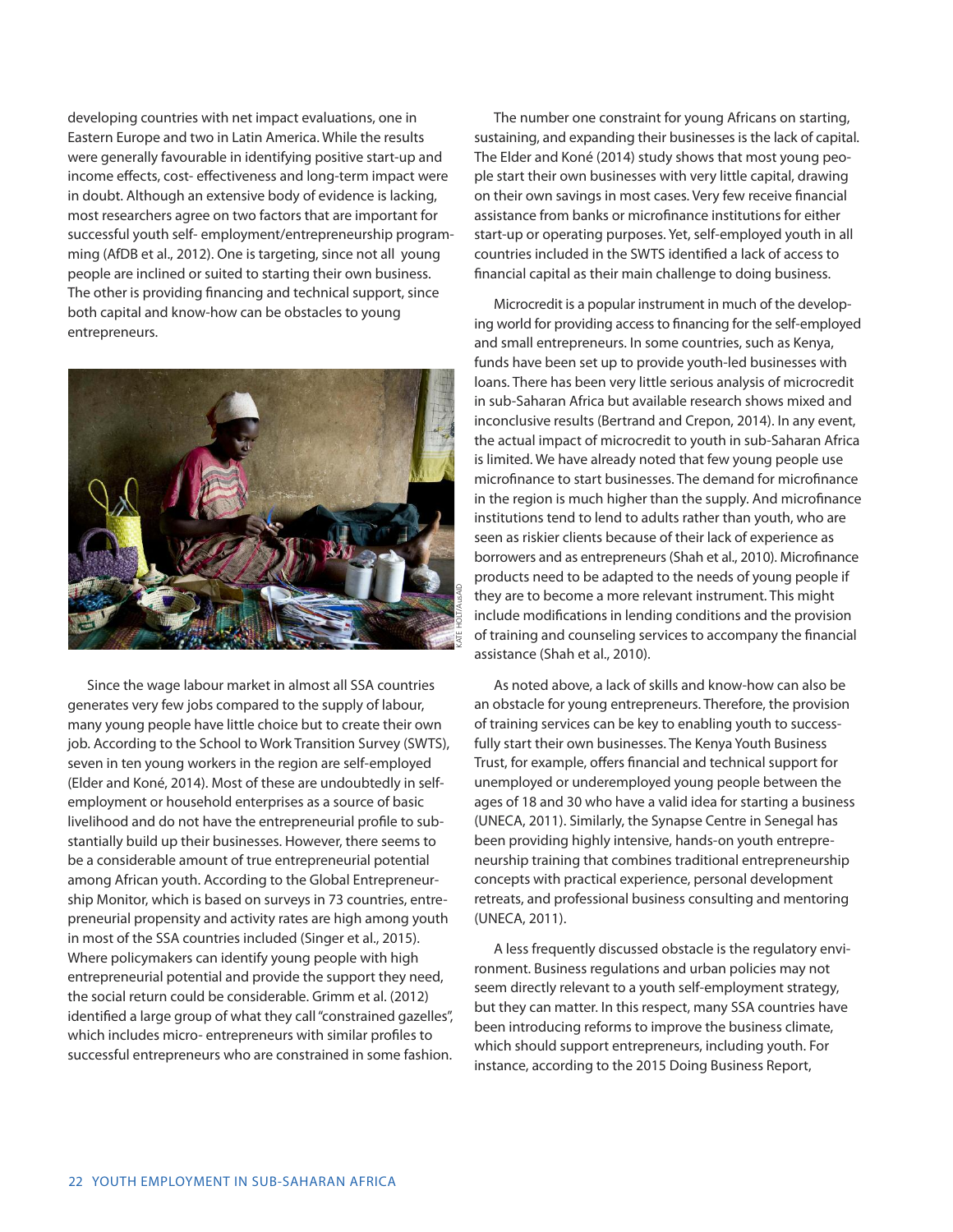sub-Saharan Africa accounted for the largest number of regulatory reforms for making it easier to do business. More than 70 percent of the region's countries had carried out at least one reform (World Bank Group, 2015). Most of the reforms in SSA are associated with reducing complexity and the costs of doing business — for example, by reducing taxes and tariffs or by reducing the time required to start a business, get construction permits, or register property. All of these measures should encourage young people to start and sustain or even expand their own business.

Urban policies can also affect youth self-employment and the success of micro- and household enterprises where most young people in cities work. Yet the environment can be a very negative one, because of formal policies or informal practices (e.g., harassment of small vendors). Fox and Filmer (2014) identify a number of urban policy areas which can affect the entry and productivity of micro/household enterprises: use of public space; zoning regulations for private space; provision of urban services; consumer protection; and tax and fee administration. Authorities have many interests to balance in all of these areas but supportive policies can make a significant difference for young people trying to survive and succeed as entrepreneurs in urban areas. Informal street trading, for instance, is a large and rapidly growing form of entrepreneurship in SSA urban areas. In Tanzania, Ghana, Kenya, and South Africa, street vendors have formed informal associations that engage and negotiate with municipal authorities to be able to access formal training, finances, and infrastructure to support their trade (Fox and Filmer, 2014).

Recent analysis also highlights how innovative new business models such as technology advancement and value-chain development in sub-Saharan Africa can encourage youth enterprises. Mobile banking systems are a good example of a new technology that has very quickly taken root among young people who have used it as a means of employment by selling airtime or pay-per-use phones. The private sector has played an important role in encouraging the use of such technology by providing technical assistance and technological expertise. For example, challenge grant funds from the Department for International Development in the United Kingdom helped to develop the M-PESA in Kenya, a mobile phone-based banking system, with the support of Kenya's central bank (Fox and Filmer, 2014). The ICT sector has been identified as a promising sector in many SSA countries, so it is not surprising that several initiatives are now being offered through various types of partnerships involving government, international agencies, universities, and companies (International Youth Foundation, 2013).

Given the scale of self-employment in SSA, its importance to poverty reduction, and its potential, entrepreneurial support programs and policies should be central to youth employment strategies in the region.

Given the scale of self-employment in SSA, its importance to poverty reduction, and its entrepreneurial potential, programs and policies directed towards self-employment and entrepreneurship should be an important part of youth employment strategies in the region. Access to capital is the number one barrier to be addressed. However, skills and know-how, as well as a supportive regulatory environment, also matter. This requires interventions that offer multiple services. Good programming will require more evaluations in order to learn more about what specific interventions can help young entrepreneurs in a cost-effective manner.

#### **Agriculture**

Most young Africans work in agriculture and much of the region's poverty is concentrated in this sector. Programs to help youth move into non-farm rural employment, especially into agriculture-related businesses such as food processing and distribution, can also play an important role. So can interventions that help young people make a transition into the cities, something that many youth aspire to. But, ultimately, the livelihoods of young people in the region will depend heavily on improving the financial returns on farming.

The challenges are complicated since the low productivity and incomes in the sector are due to a variety of factors including the small scale of farms, uncertain land tenure, low-yield crops, poor infrastructure, lack of mechanization, and low-skill farming practices in general (World Bank, 2012; Fox and Filmer, 2014). Addressing these, and improving youth livelihoods in agriculture in the process, requires a range of interventions that fall well outside the traditional envelope of youth employment interventions. 28

The future of youth livelihoods in agriculture has some particularly challenging aspects. Dwindling land resources, land grabs, inheritance practices, limited profitability, and lack of investment in technology and infrastructure are combining to push many young people out of agriculture or, at least, to create reluctance to pursue agriculture-based livelihoods (White, 2012; Sumberg, 2012). Changing perceptions of traditional employment and higher expectations also mean that agriculture holds less attraction for many rural youth, who want to transition to urban jobs and lifestyles.

<sup>28</sup> However, Bertrand and Crepon (2014) do note that a number of randomized experiments are now being carried out on agricultural interventions in the region.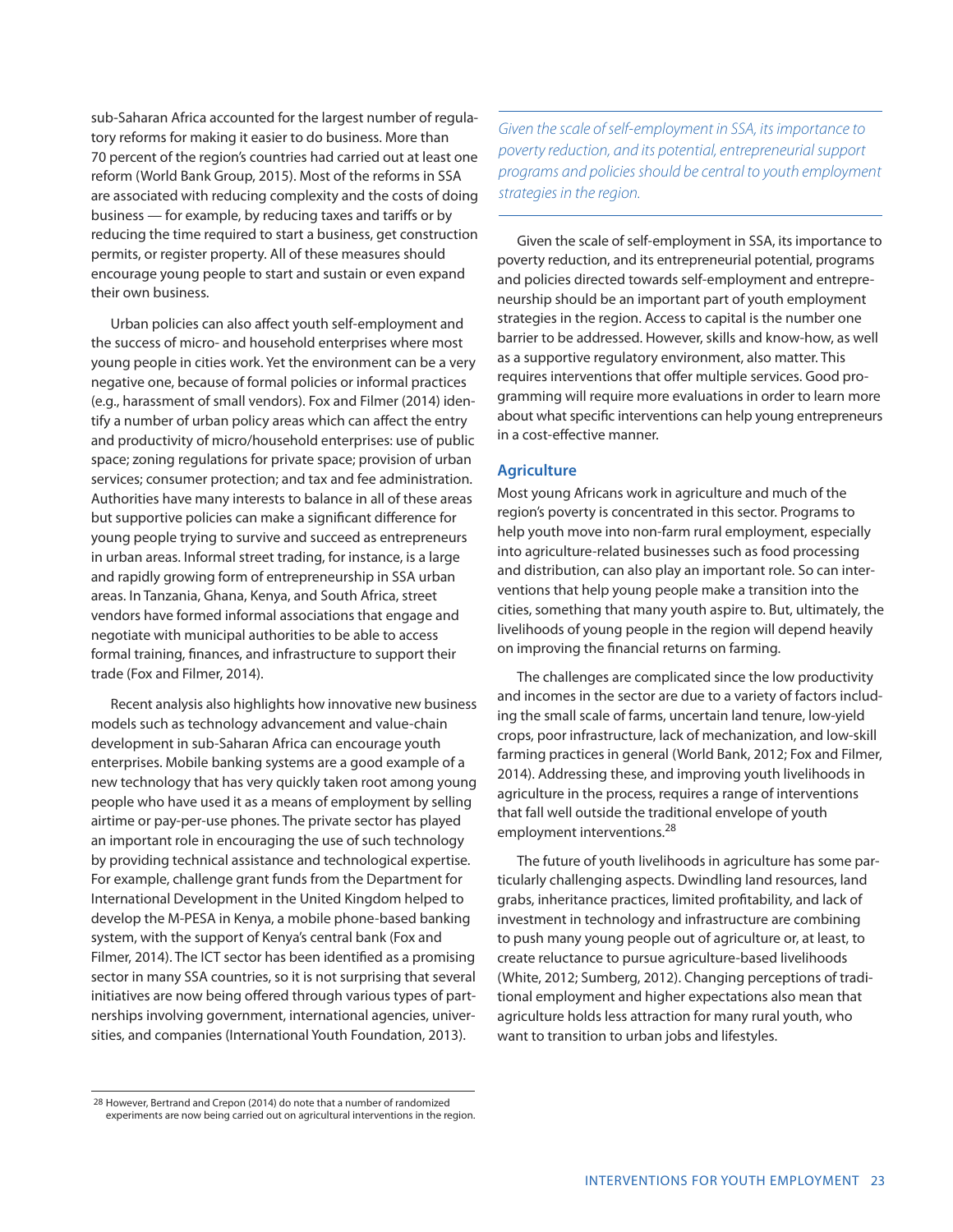Actions in many areas will be needed to improve the potential of agriculture to provide better livelihoods for young people. Fox and Filmer (2014) identify four priorities: skills, land policy, credit, and infrastructure. Rural youth tend to be considerably less educated than their urban counterparts. Those without basic competencies will be unable to exploit opportunities outside agriculture, either in rural non-farm activities or in urban areas (Bennell, 2010). But better education will also improve agricultural productivity and livelihoods, as a result.<sup>29</sup> The acquisition of farming skills in SSA traditionally has been hindered by the relatively limited effectiveness of agricultural vocational training institutions and extension services. But some program evaluations do show positive employment effects of agricultural training programs (Bertrand and Crepon, 2014). And, there are more options now, including some promising programs. Junior Farmer Field Schools are examples of such programs, introduced by the Food and Agriculture Organization (FAO). These programs assist the creation of Youth Farmers Associations which in turn allow young people to access markets and greater employment opportunities. According to CTA (2012), they had benefited over 20,000 young men and women in 16 countries (CTA, 2012).

## Land is a major issue for young people, especially as Africa becomes land-scarce.

As we have already noted, land is a major issue for young people, and increasingly so as Africa moves from being a landabundant continent to a land-scarce one. Rural youth depend on family plots but these get sub-divided into smaller and smaller parcels (Cling et al., 2007). The problem is exacerbated where families do not have secure control over the lands they farm. Interventions to alleviate this constraint primarily need to focus on rural areas, but access to land for farming in urban areas can also help. As part of the national action plan for youth employment in Tanzania, youth groups have been actively supported in major urban centers to legally own land in green belts by allocating areas for youth infrastructure development (Bennell, 2010).

Another major issue is access to credit for young farmers, especially because they typically do not have sources of collateral. Some countries in sub-Saharan Africa are attempting to provide alternative forms of collateral to young farmers. An example of this is the OHADA<sup>30</sup> Uniform Act on Secured Transactions, in effect in 17 sub-Saharan African countries,

which allows young farmers to use assets such as movable property and warehouse receipts as collateral (Fox and Filmer, 2014). It should be noted that some researchers have cautioned against identifying youth as a distinct target group for borrowing as separating them from the larger (and less riskier) pool would make them even less attractive to financial institutions (Fox and Filmer, 2014).

Finally, the provision of rural infrastructure and modern technology can be a key element in creating opportunities for rural youth (Bennell, 2010). Services such as transport, storage facilities, and modern irrigation practices are essential in attracting rural youth to agriculture and increasing their productivity.

Ultimately, agriculture will need a great deal of innovation to keep young people in the sector and to ensure that livelihoods through farming and related agribusiness activities improve. Of course, the relationship goes both ways: the more young people remain in agriculture, the more innovation that will take place. Innovation can take the form of new seeds, fertilizers, and other methods (World Bank, 2012). It can also occur through new products and markets, as well as new opportunities further up the value chain in food processing and distribution. For example, Ethiopia, Kenya, and Tanzania have developed new export sectors for agricultural products such as flowers, vegetables, and brand coffees. Public sector involvement is a key to innovation. New products and markets require coordination, which typically comes from government. And, basic research into new agricultural varieties and techniques, as a public good, mostly takes place in government research centres or through government sponsorship. Sub-Saharan Africa does not have a strong record in this area but there have been some effective research collaborations that have led to improved varieties of cotton and cassava (World Bank, 2012).

While the development of agriculture and related businesses typically has not been seen as part of strategies to improve youth employment, they are complementary goals in SSA. The future of young people in the sector is challenging in many respects, as land availability dwindles, livelihood prospects appear poor, and more innovative opportunities seem to be in the cities. However, if interventions can help young people develop the needed skills, access land and credit, and upgrade infrastructure and technology, the future could be more promising.

<sup>29</sup> Although this may also result in increased migration of youth to cities since better-educated young people are more likely to migrate.

<sup>30</sup> Organization for the Harmonization of Business Law in Africa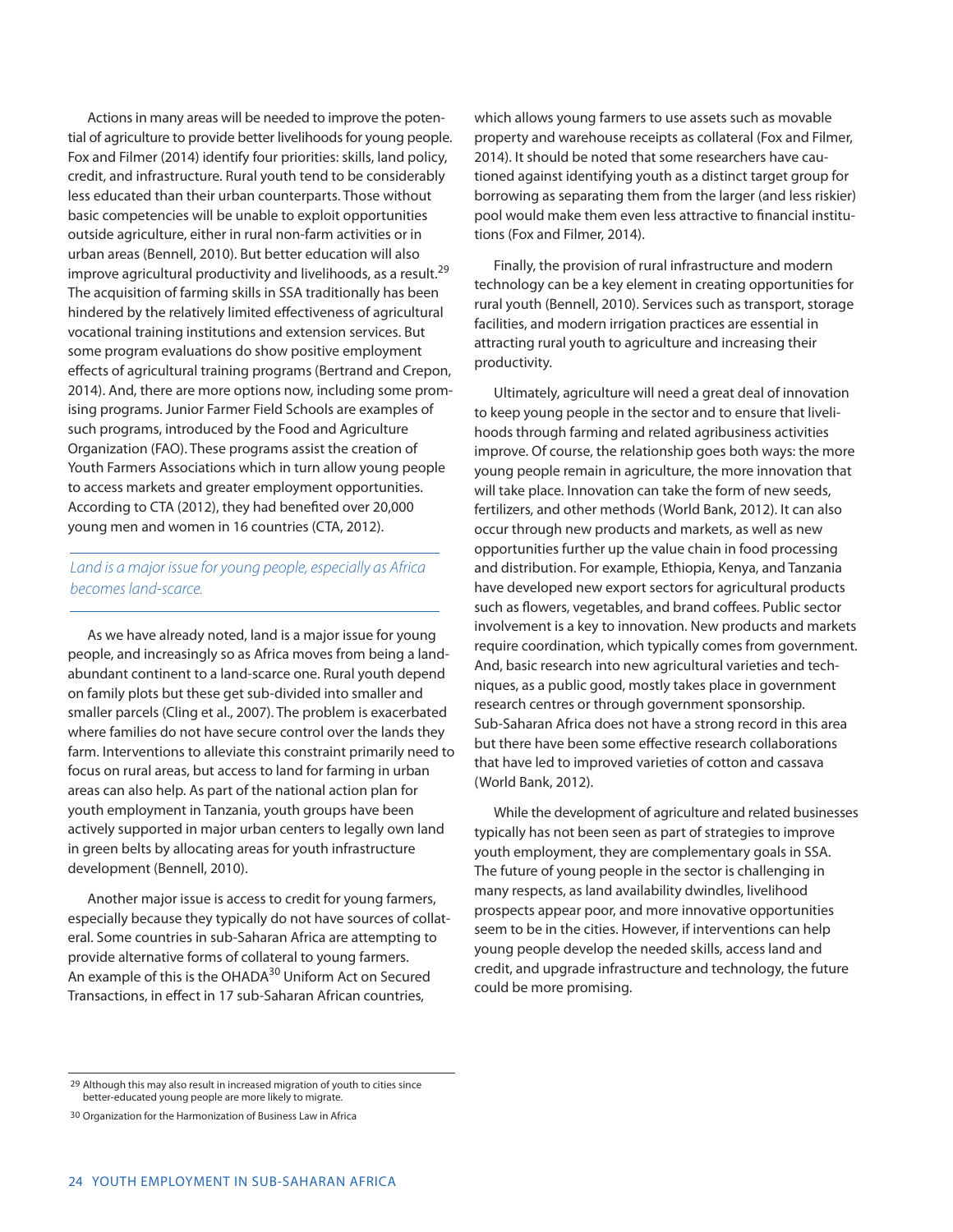# **4 Knowledge gaps and areas for further research**

The state of knowledge about youth employment in sub-Saharan Africa has improved in recent years, but important gaps remain. Analysis of the labour market situation of young people is constrained by data limitations that make it difficult to get reliable, disaggregated estimates over time in many countries in the region. The knowledge base on interventions is not strong either in terms of identifying what has been tried or in determining how effective these measures have been. In this concluding section, we identify areas where the evidence base is weak and where future research could usefully inform interventions to improve economic opportunities for the region's youth. While the list below reflects our assessment of the major gaps across the region, the relevance of the research topics will depend to some extent on the country and the particular jobs challenges it faces.

**1.** *Data on youth employment.* We have identified a number of areas where efforts to improve the data situation would be very useful.<sup>31</sup> The first is more regular representative household surveys in most countries in the region. Efforts by international organizations like the World Bank and the African Development Bank to harmonize existing surveys and to identify new sources of household data provide a good start. Second, if enterprise survey data, which typically has focused on larger firms, could be extended to smaller firms, especially in the informal sector, a much clearer picture of the demand side of the labour market would be possible.<sup>32</sup> Third, and related to this, better data on self-employment and entrepreneurial activity would improve analysis of this category of livelihoods which is so important for SSA youth.<sup>33</sup> Fourth, there is virtually no panel data, so it is difficult to capture the transition of young people into the workforce (as noted below).

Important gaps remain in our knowledge about youth employment in sub-Saharan Africa.

- **2.** *The school-to-work transition and youth employment dynamics.* Analysis of the years between school-leaving and settling in the labour market is central to understanding youth employment challenges, as well as for clarifying who "youth" are for the purposes of employment (i.e., what ages delimit the transition period). This, in turn, defines the optimal age range for targeting youth employment programs. Analyzing dynamics during the transition period i.e., movements between school and work, across labour market states, and between jobs — can also be useful in identifying the barriers young people face and thus the types of interventions that would have the greatest impact. A more robust analysis would require panel data, which can be expensive to collect but can answer some questions that cross-sectional data cannot. The School to Work Transition Surveys have provided some very useful and relevant information but these surveys are retrospective rather than longitudinal, only cover a handful of countries, and it is not clear if they will be repeated.
- **3.** *Employment for particular groups.* One of the consequences of the limited data is that much of the empirical evidence on youth employment is aggregate and does not differentiate between different types of young people. The most obvious gaps pertain to gender, disability, and ethnic/tribal identities. Understanding more about how employability, employment experiences, barriers, and effective interventions differ along these dimensions would fill an important and policy-relevant knowledge gap.

<sup>31</sup> One exception is South Africa where the information base is much stronger than in the rest of the region.

<sup>32</sup> The World Bank Enterprise Surveys are one source of comparable firm-level data in many countries but the sample does tend to be weighted to larger enterprises and the employment of young people in particular is not covered. The ILO-MasterCard Labour Demand Enterprise Surveys could be a useful addition to firm-level data.

<sup>33</sup> The Global Entrepreneurship Monitor provides some data for a number of SSA countries (with support from IDRC) on social values and individual attributes of entrepreneurs, as well as entrepreneurial activity. However, its country coverage is only partial, and data coverage has gaps including outcomes of entrepreneurial activity as well as obstacles.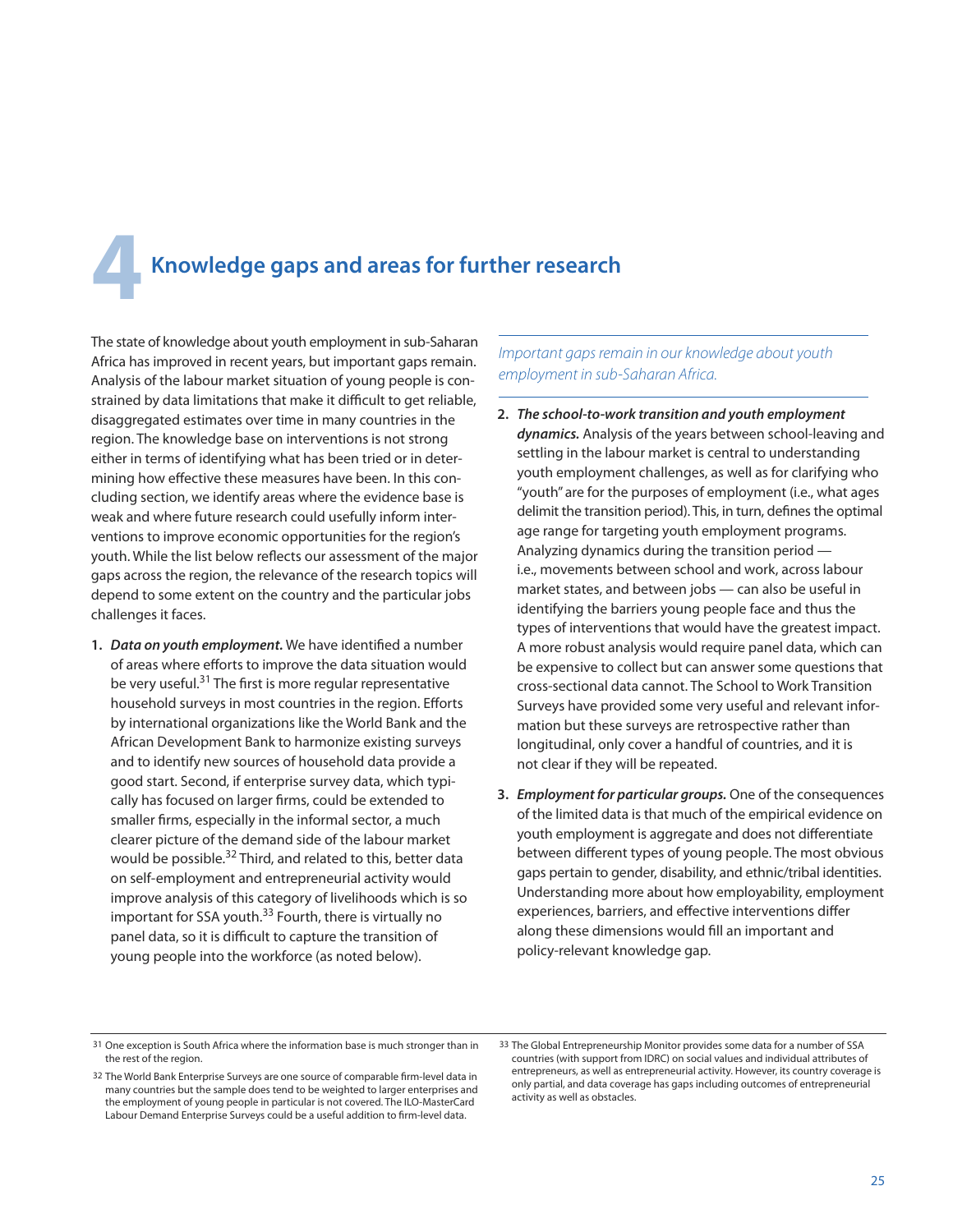- **4.** *Structural change in employment.* In other regions, most notably East Asia, structural change toward higher-productivity industry and service jobs has been key to generating better livelihood opportunities. Yet the structure of employment has changed very little in past decades in most SSA countries. What has hindered this process in the region? What is the potential for accelerated structural change in the future, especially given the possibilities that may be opening up in export-oriented light manufacturing? There is not yet a consensus on these questions but they are very relevant for understanding future labour demand patterns in SSA and, thus, where employment opportunities will exist for the region's current youth cohort.
- **5.** *Program evaluations.* The efforts to support youth employment through effective interventions are hampered by a lack of evaluation evidence. To this point, few programs have been rigorously evaluated in terms of impacts on the employability, earnings, and other outcomes for participants. This seems to be changing somewhat as there are a number of evaluations, including randomized control trials, of programs in the region now. Building up an extensive body of program evaluation evidence should be essential in any research effort.
- **6.** *Role of the private sector and other non-governmental actors.* There are a large number of new initiatives, sponsored by a diverse set of organisations, around economic opportunities for SSA's youth. These organizations include private-sector enterprises, foundations, and NGOs and their initiatives involve a wide range of funding arrangements, partnerships (including public-private partnerships), and delivery methods. This development offers the promise of innovation but new challenges in gauging their success. It is not easy to systematically document and assess the interventions sponsored by non-traditional actors, but getting a better sense would help to flesh out the picture on interventions to support youth employment in the region.
- **7.** *Innovative programming.* Our review has suggested a number of areas where knowledge generated by research could inform innovative and effective programming. One priority is to identify effective models for partnership, involving governments, the private sector, civil society organizations, local communities, and/or the donor community. As we have emphasized in this paper, new initiatives involving non-traditional actors are emerging in the region but there is little evidence on their effectiveness and how they inter-

act with governments and public policy objectives. In terms of programming, skills development is important in virtually all contexts in the region. In part, this is because of the low educational attainment of many young Africans, which calls for identifying effective approaches to remedial and second-chance education. With the increased diffusion of smartphones and related technologies across the region, researchers need to understand how ICTs can be effectively integrated into skills development and job search assistance programs.



For many young people, though, the major constraint to good employment is a lack of prospects. So a key research issue involves identifying interventions that can improve economic opportunities available to youth. For example, what designs for wage subsidies can create jobs for young people on a costeffective basis? And, how can employment services improve job possibilities for young migrants, both within countries (e.g., rural-to-urban) and for those seeking work in other SSA countries and outside the region? However, for the foreseeable future, many young Africans will have to create their own jobs through self-employment or will pursue their livelihood in agriculture. This suggests two research priorities that can generate very relevant knowledge for improving opportunities for Africa's youth. One is to determine the kinds of support that will enhance prospects for young entrepreneurs. The other is to identify interventions that can improve the return on agriculture and make the sector more innovative and productive, as well as attractive for the region's youth.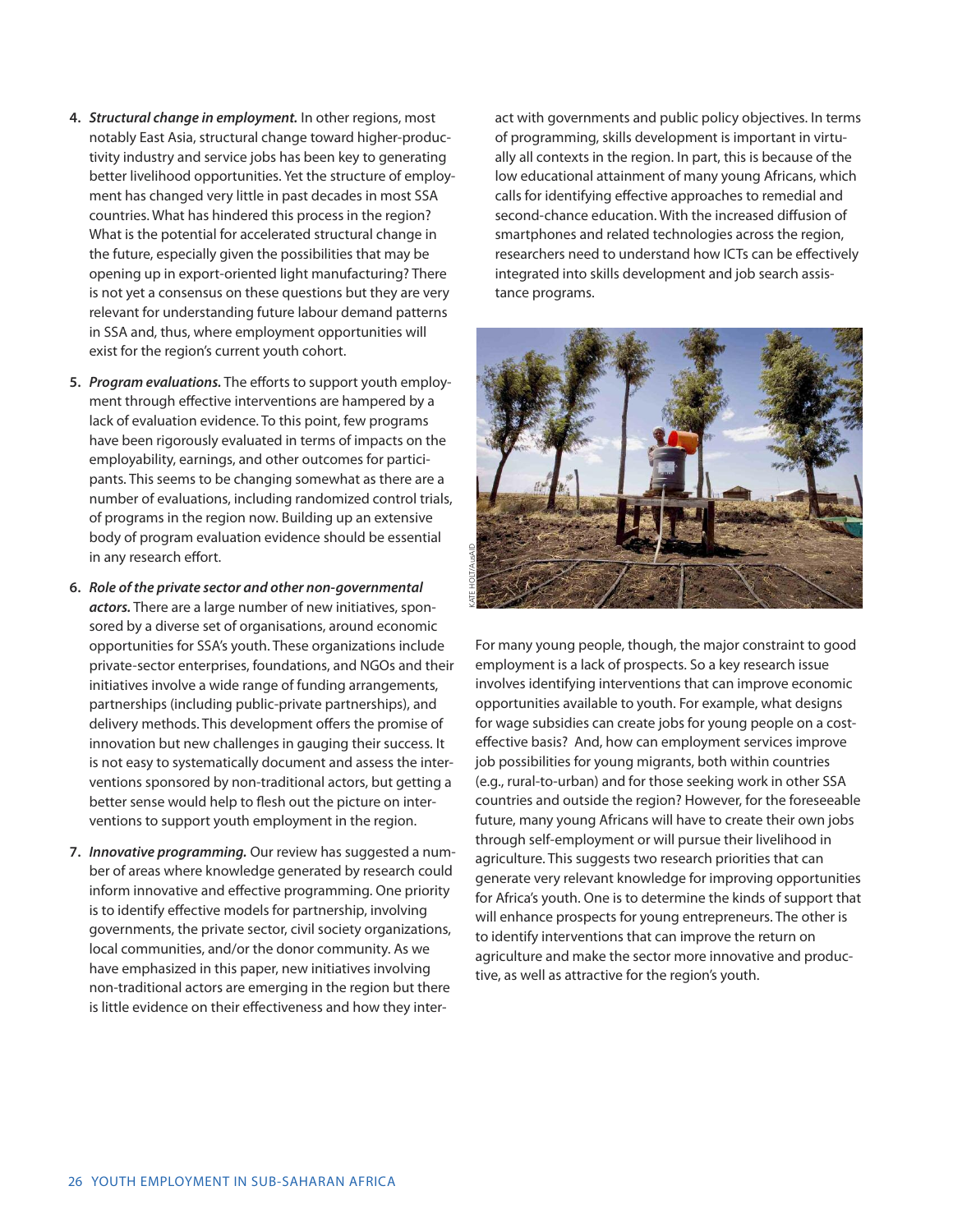## **Annex 1. Defining an appropriate age range for youth in SSA**

According to survey evidence, the transition out of school in sub-Saharan Africa largely occurs within the conventionallydefined youth period (15-24 years of age). Data from household surveys in 17 countries harmonized by the World Bank show a steep decline in school attendance in these years, with only about 10 percent still studying by the age of 25 (Figure A-1).<sup>34</sup> It should be noted that the data used in this study, as well as virtually all of the studies cited in this paper, are cross-sectional so it is not possible to disentangle age-specific from cohort effects.<sup>35</sup> It is important to understand that the transition from school to work is more blurred than Figure A-1 suggests since a lot of young people combine work (especially in agriculture) and school during their teens. However, by age 20 when less than a third of young people are still in school, only about 20 percent are still both studying and working (Filmer and Fox, 2014: Figure 2.2).

**Figure A-1: Percentage of age cohort in school**



Source: Filmer and Fox (2014), based on data from the United Nations World Population Prospects: The 2012 Revision

<sup>34</sup> The years of these surveys varied depending on the country, with the most recent ones in 2010. For more details, see the data annex in Filmer and Fox (2014).

<sup>&</sup>lt;sup>35</sup> For example, from cross-sectional data, we cannot tell whether the steep decline in Figure A-1 is due to a large drop in school attendance as people get older (age-

specific effect) or to an increase in school attendance over time (cohort effect). If the former, we would expect to see the trend shown in Figure A-1 continuing in the future; if the latter, we would see higher enrollment rates as the more recent and better-educated cohort's age.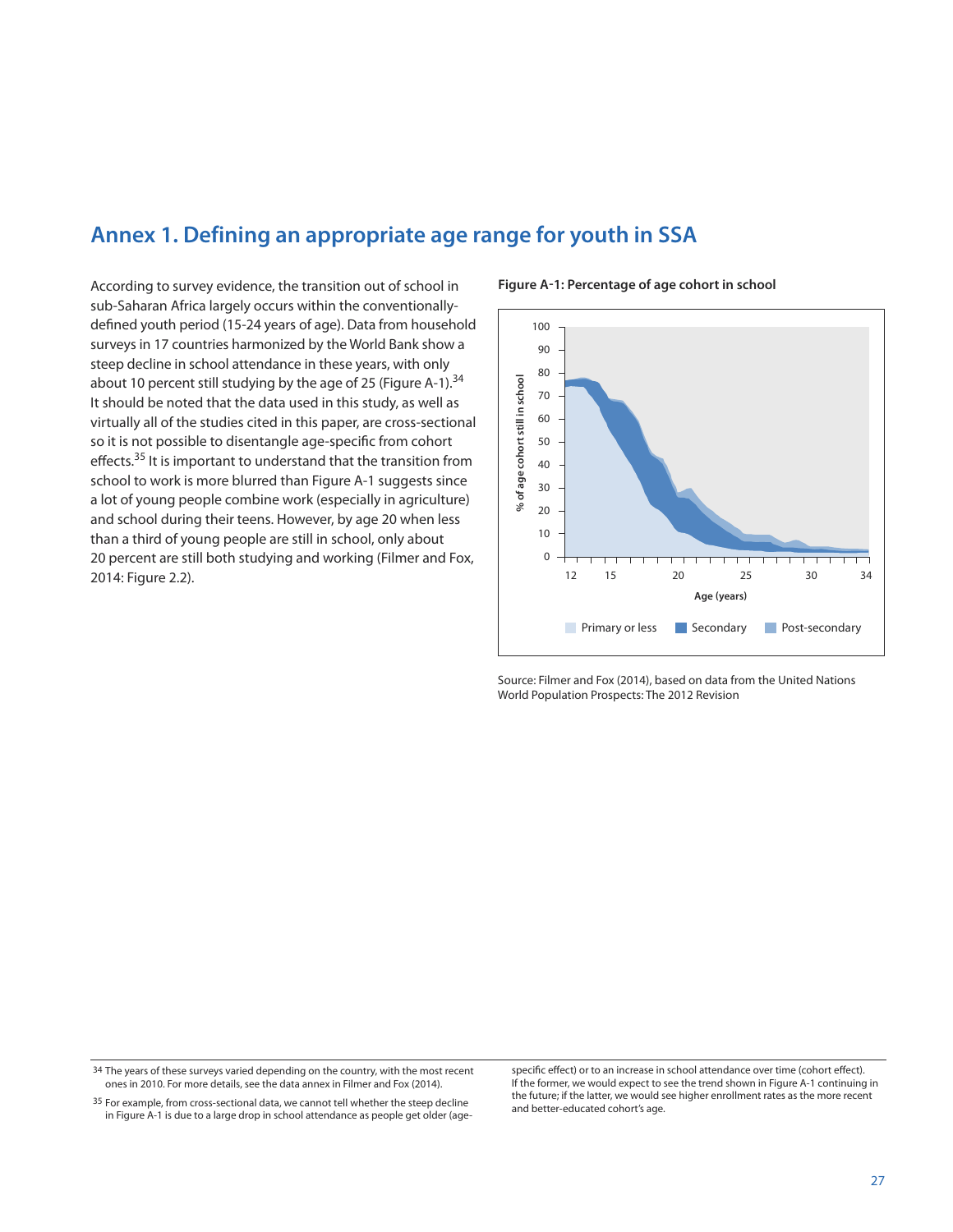Not surprisingly, the transition into the labour market generally takes several additional years to complete after the transition out of school is over for most. Both the Gallup World Poll Surveys analyzed for the African Economic Outlook and the ILO-MasterCard Foundation School to Work Transition Surveys (SWTS) provide some evidence on the timing of this process. The Gallup World Poll data cover 39 African countries and territories (North Africa as well as SSA) between 2008 and 2010. The year-by-year activities of young men and women are shown in Figure A-2. By the mid-20s and through the late 20s, some stability is apparent in the activity patterns. For young

men, the shares of the different categories of non-employment and wage employment are no longer changing much, although the share in vulnerable employment (own-account self-employed and family enterprise workers) continues to increase. For young women, the picture is similar except that the share out of the labour force increases through the 20s, presumably because of family-related reasons. Note that the percentages of SSA females who have been married or had a child rise steeply between 15 and 25 and then flatten out at between 80-90 percent by age 30 (Filmer and Fox, 2014: Figure 2.11).



#### **Figure A-2. Activity patterns year-by-year**

Source: AfDB et al. (2012), based on Gallup World Poll Surveys in 39 SSA and North African countries and territories.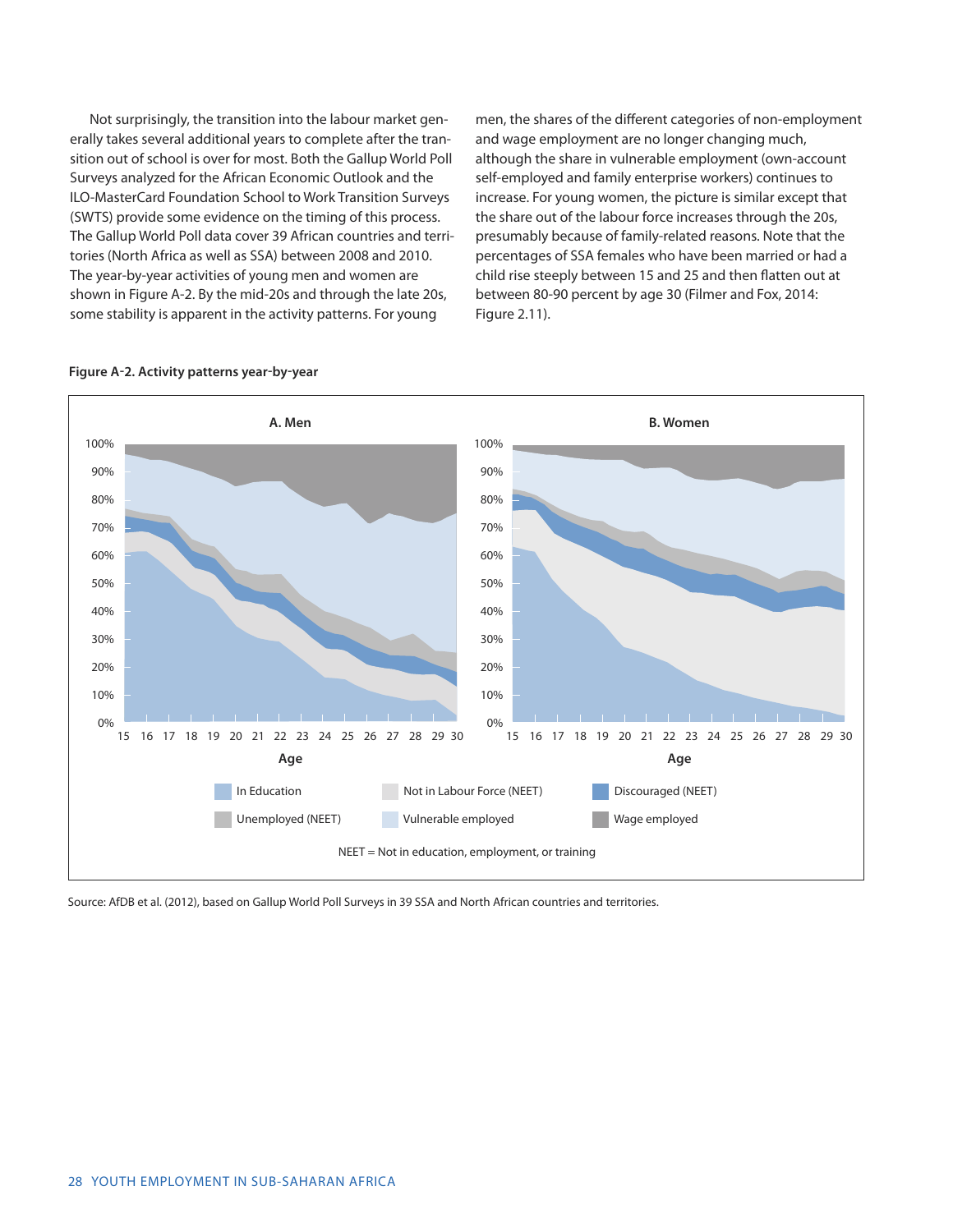Relatively similar timing on the transition is evident in the SWTS survey results. The SWTS was administered to 15-29 yearolds in eight SSA countries in 2012-13 (Elder and Koné, 2014). The analysis was based on three different transition characterizations:"completed transition"to either a stable job or a satisfactory job/self-employment; "in transition" out of school but unemployed or with a temporary or unsatisfactory job/selfemployment; and"transition not started"because of still being in school or inactive and not looking for work. This framework is interesting since it has a normative element in the sense that a transition is deemed complete if the job is defined as satisfactory by the individual and not only when someone has a "good job"in conventional terms, which most in the region will never get.<sup>36</sup> The SWTS data show that over half of the 25-29 age group had completed the transition, although a significant number had not (Table A-1).

**Table A-1: Transition states by age group**

|           | Completed<br>transition | In<br>transition | <b>Transition</b><br>not started |
|-----------|-------------------------|------------------|----------------------------------|
| $15-19$   | 27.4                    | 29.5             | 41.9                             |
| $20 - 24$ | 41.0                    | 40.6             | 16.8                             |
| 25-29     | 53.2                    | 39.2             | 6.4                              |

Source: Elder and Koné (2014), based on SWTS data in 8 SSA countries.

On balance, these different data sources suggest that the transition from education into employment does go on for a number of years but, for most young people in sub-Saharan Africa, it is completed or near completion by the mid-to-late 20s. By age 30, only a minority seem still not settled in terms of employment. This assessment may run counter to the

extended definitions of youth adopted by the African Youth Charter and many governments in the region. It is true that it can take quite a long time for a young person to find a job in the modern wage sector, if that is the underlying criterion for defining when the transition ends. However, for most young people in SSA, a modern wage job is not a likely destination and, as the ILO data show, when this is recognized in the calculations, transitions are more often completed in the 20s than not. This conclusion is reinforced by data on other aspects of the transition to adulthood. We have already noted that the large majority of women have formed families by their mid-20s; for males, it is closer to 30. And similar timing seems to characterize citizenship patterns; for example, voting rates increase steeply between the late teens and mid-20s and then flatten out such that a 25 year-old is almost as likely to vote as a 34 year-old (Figure A-3).

#### **Figure A-3: Voting rates by age**



Source: Filmer and Fox (2014), based on Afrobarometer data

<sup>36</sup> Indeed, those who had completed their transition were much more likely to have met the criteria via the "satisfactory job or self-employment" condition than the "stable job" condition (Elder and Koné, 2014: Table A.16).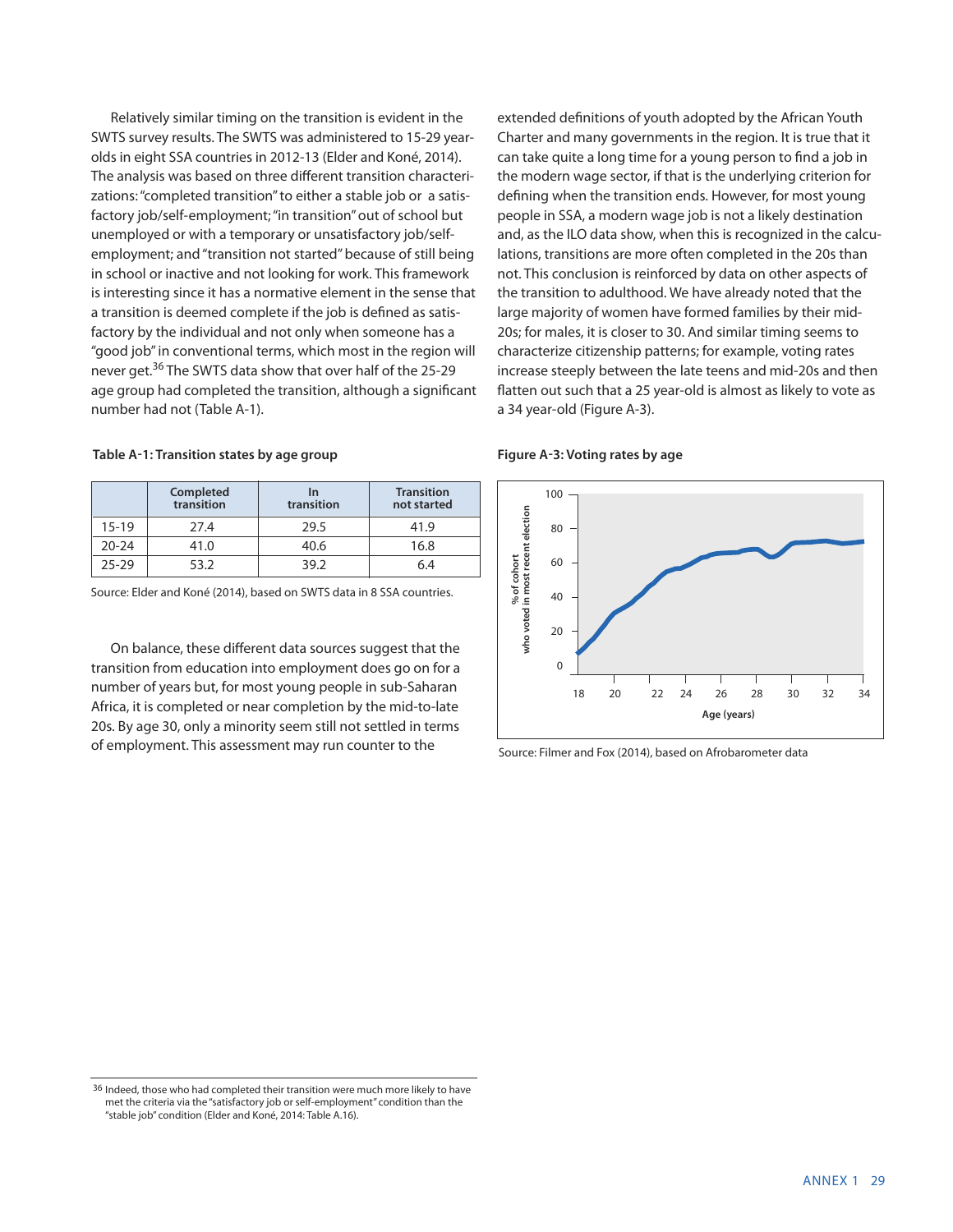## **References**

- Adams, A.V., Johansson de Silva, S., & Razmara, S. (2013). Improving skills development in the informal sector: Strategies for sub-Saharan Africa. Washington, DC: World Bank.
- African Development Bank (AfDB), OECD Development Centre, United Nations Development Programme, & United Nations Economics Commission for Africa. (2012). African Economic Outlook 2012. Paris: OECD Publishing.
- Atchoarena, D. & Esquieu, P. (2002). Private technical and vocation education in sub-Saharan Africa: Provision patterns and policy issues. Paris: UNESCO International Institute for Educational Planning.
- Bennell, P. (2010). Investing in the future: Creating opportunities for young rural people. Rome: International Fund for Agricultural Development.
- Bertrand, M. & Crepon, B. (2014). Microeconomic perspectives. pp. 97-159 in H. Hino and G. Ranis (Eds.), Youth and employment in sub-Saharan Africa: Working but poor. New York: Routledge.
- Betcherman, G. (2015). Labor market regulations: What do we know about their impacts in developing countries? World Bank Research Observer. 30 (1):124–153.
- Betcherman, G., Daysal, N.M., & Pagés, C. (2010). Do employment subsidies work? Evidence from regionally targeted subsidies in Turkey. Labour Economics. 17(4):710-722.
- Betcherman, G., Olivas, K., & Dar, A. (2004). Impacts of active labor market programs: New evidence from evaluations with particular attention to developing and transition countries (Social protection sector discussion paper 0402). Washington, DC: World Bank.
- Betcherman, G., Godfrey, M., Puerto, S., Rother, F. & Stavreska, A. (2007). A review of interventions to support young workers: Findings of the youth employment inventory (Social protection sector discussion paper 0715). Washington, DC: World Bank.
- Bloom, D.E. and J.G. Williamson. (1998). Demographic transitions and economic miracles in emerging Asia. World Bank Research Observer. 12 (3):419-455.
- Card, D., Kluve, J., & Weber, A. (2010). Active labour market policy evaluations: A meta-analysis. The Economic Journal. 120 (November): F452-F477.
- Cling, J.P., Gubert, F., Nordman, C.J., & Robilliard, A-S. (2007). Youth and labour markets in Africa: A critical review of the literature (DIAL working paper no. 49). Paris: Développement Institutions & Analyses de Long terme.
- Dunbar, M. (2011). Engaging the private sector in skills development (DFID practice paper). London: Department for International Development (DFID).
- Elder, S. & Koné, K.S. (2014). Labour market transitions of young women and men in sub-Saharan Africa (Work4Youth publication series no. 9). Geneva: International Labour Organization and MasterCard Foundation.
- Filmer, D., Fox, L. et al. (2014). Youth employment in sub-Saharan Africa. Washington, DC: Agence Française de Développement and World Bank.
- Fine, D. et al. (2012). Africa at work: Job creation and inclusive growth. McKinsey Global Institute/McKinsey and Company.
- Fox L. & Sohnesen, T.P. (2012). Household enterprises in sub-Saharan Africa: Why they matter for growth, jobs, and livelihoods (Policy research working paper no. 6184). Washington, DC: World Bank.
- Fox, L., Haines, C., Huerta Muñoz, J., & Thomas, A. (2013). Africa's got work to do: Employment prospects in the new century (IMF working paper 13/201). Washington, DC: International Monetary Fund.
- Grimm, M., Knorringa, P., & Layc, J. (2012). Constrained gazelles: High potentials in West Africa's informal economy. Washington, DC: World Bank.
- Hamaguchi, N., Henstridge, M., Hino, H., & Mwabu, G. (Eds.). (2013). Empowering young Africans to live their dreams: Report to the Fifth Tokyo International Conference on African Development. Tokyo: Japan International Cooperation Agency.
- Ibarraran, P. & Shady, D.R. (2009). Evaluating the impact of job training programmes in Latin America: Evidence from IDB funded operations. Journal of Development Effectiveness. 1 (2):195-216.
- Johanson, R.K. & Adams, A.V. (2004). Skills development in sub-Saharan Africa. Washington, DC: World Bank.
- International Labour Office. (2010). Global Employment Trends for Youth 2010: Special issue on the impact of the global economic crisis on youth. Geneva: Author.
- International Labour Office. (2013). Global Employment Trends for Youth 2013: A generation at risk. Geneva: Author.
- International Youth Foundation. (2013). Analysis of ICT-enabled youth employment in Ghana, Kenya, and South Africa (Volume 1: Final report). Baltimore: Author.